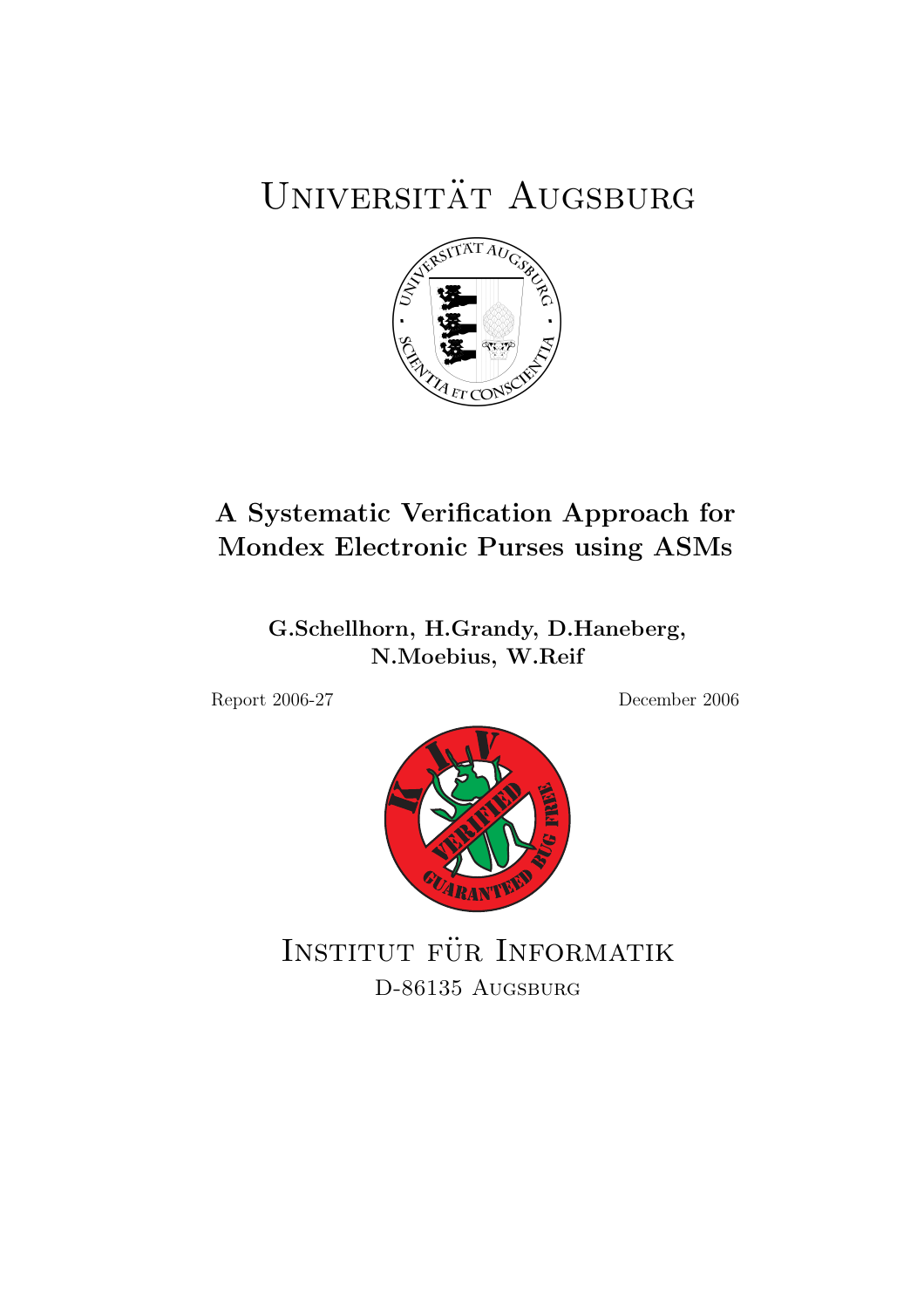Copyright  $\odot$  G.Schellhorn, H.Grandy, D.Haneberg, N.Moebius, W.Reif Institut für Informatik Universität Augsburg D–86135 Augsburg, Germany http://www.Informatik.Uni-Augsburg.DE — all rights reserved —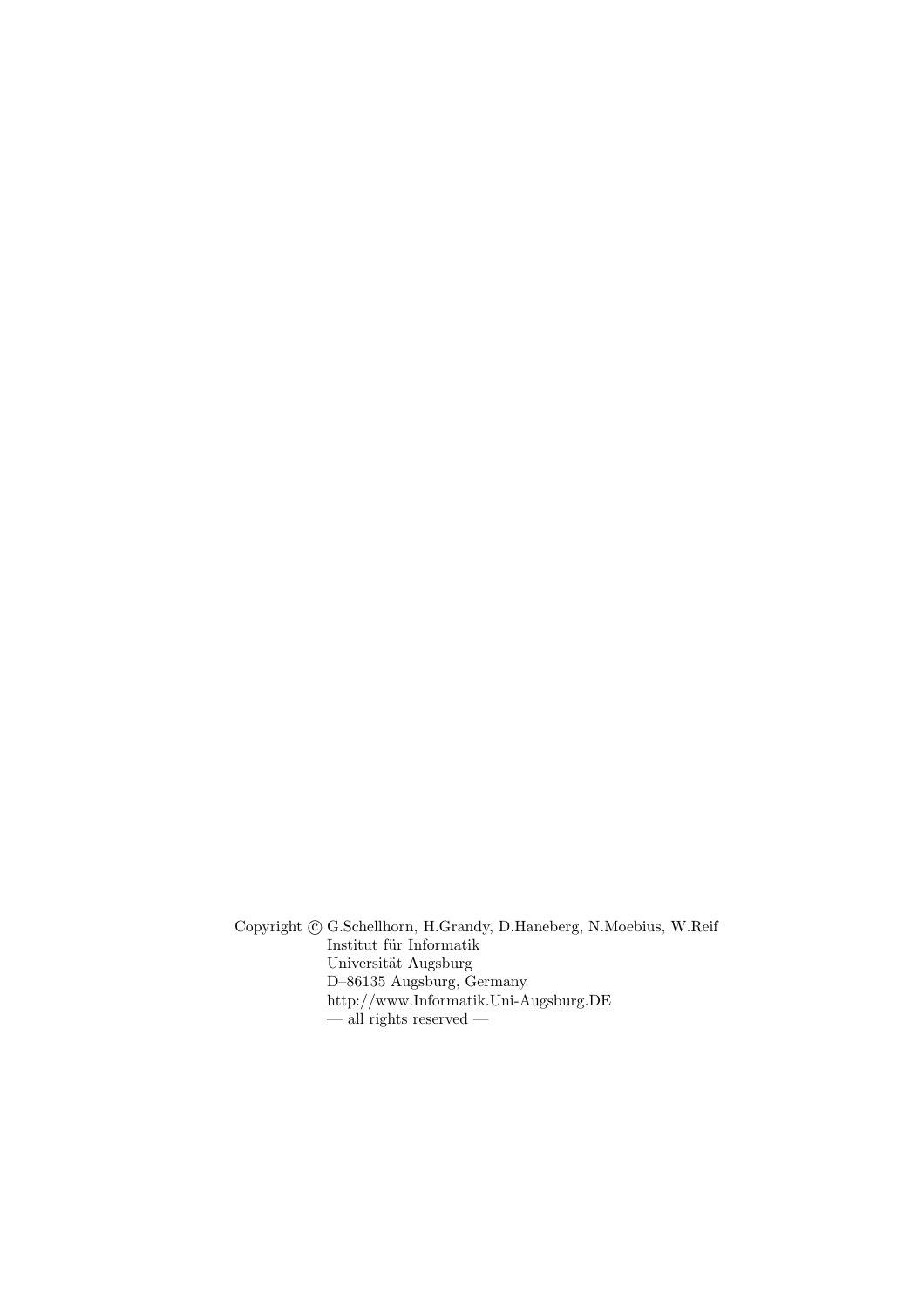### A Systematic Verification Approach for Mondex Electronic Purses using ASMs

Gerhard Schellhorn, Holger Grandy, Dominik Haneberg, Nina Moebius, and Wolfgang Reif

Lehrstuhl für Softwaretechnik und Programmiersprachen, Universität Augsburg, D-86135 Augsburg, Germany {schellhorn,grandy,haneberg,moebius,reif}@informatik.uni-augsburg.de

Abstract. In [SGHR06] we have solved the challenge to mechanically verify the Mondex challenge about the specification and refinement of an electronic purse as defined in [SCJ00]. In this paper we show, that the verification can be made more systematic and better automated using ASM refinement instead of the original data refinement. This avoids to define a lot of properties of intermediate states during protocol runs. The systematic development of a generalized forward simulation also uncovered a weakness of the protocol, that could be exploited in a denial of service attack.

#### 1 Introduction

Mondex smart cards implement an electronic purse [MCI]. They have become famous for having been the target of the first ITSEC evaluation of the highest level E6 [CB99], which requires formal specification and verification.

Such formal specifications were given in [SCJ00] using the Z specification language [Spi92]. Two models of electronic purses were defined: an abstract one which models the transfer of money between purses as elementary transactions, and a concrete level that implements money transfer using a communication protocol that can cope with lost messages using a suitable logging of failed transfers. To mechanize the security and refinement proofs in [SCJ00] has been recently proposed as a challenge for theorem provers (see [Woo06] for more information on the challenge and its relation to 'Grand Challenge 6').

In [SGHR06] we have solved the challenge: we have tried to repeat the case study as faithful as possible by formalizing the underlying data refinement theory given in [CSW02] and by using the original backward simulation and invariant. A detailed description of this verification (including the extra protocol for archiving exception logs) is currently in preparation for [CJ07].

When we solved the original challenge, we found that the backward simulation and the invariant needed for the concrete  $level<sup>1</sup>$  look rather ad hoc and specific to Mondex. We could find no system in the properties listed. Much more

<sup>1</sup> formally, the verification of an invariant is encoded in [SCJ00] as a second refinement of a between level, that assumes the invariant to a concrete level, that does not.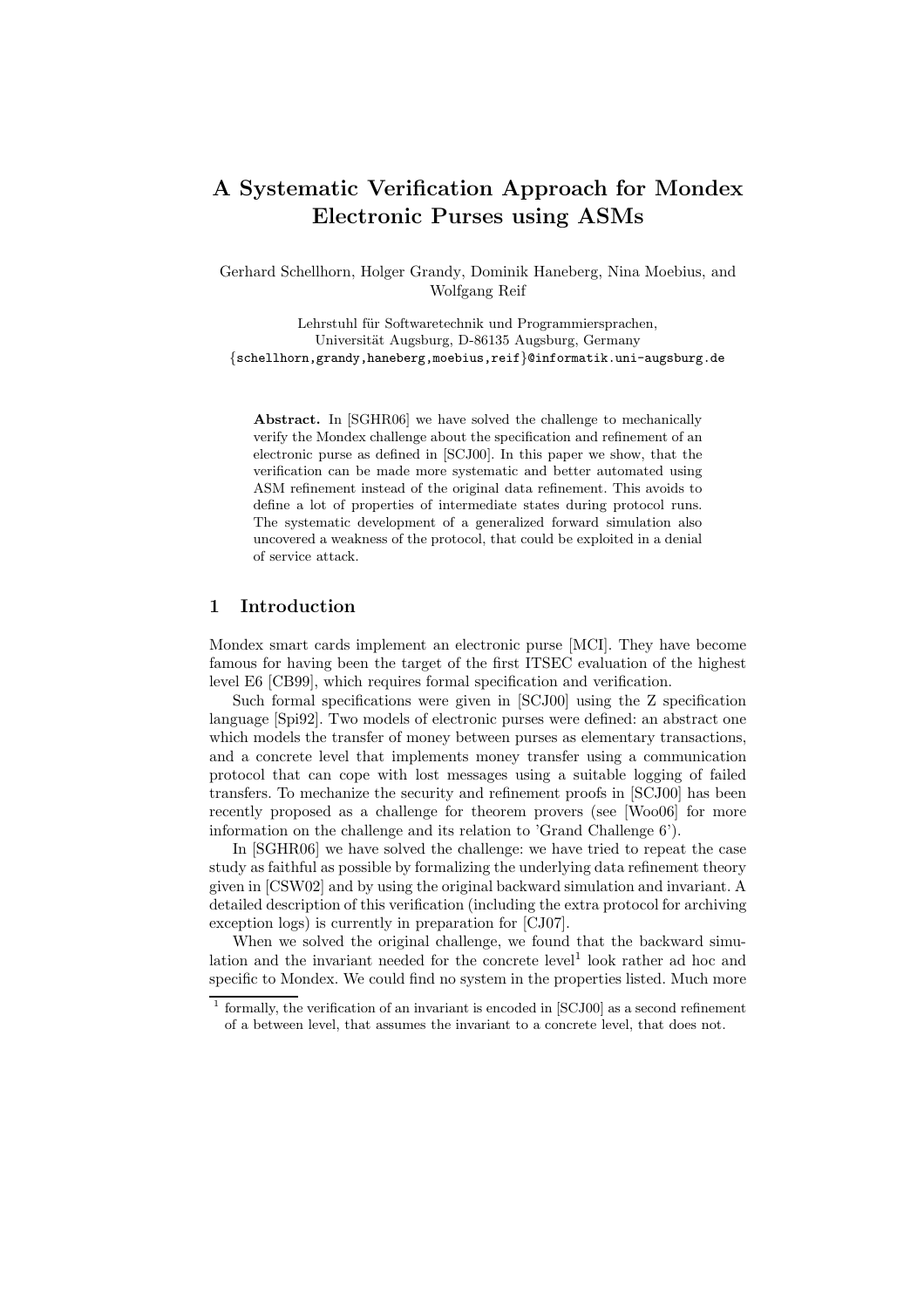work than the 4 weeks we needed to do the mechanical verification surely was necessary to develop this invariant by incrementally adding properties.

Therefore, in this paper we show how to develop a simulation relation and an invariant systematically. We do this using Abstract State Machines (ASM, [Gur95], [BS03]) as specification language. In [SGHR06] we have already given ASMs for the abstract and concrete level of Mondex and shown that the proof for the main backward simulation condition for this ASM is the same as the one for data refinement, but with a lot of technical overhead removed. Therefore we feel justified to use the simplified version here.

Using ASMs naturally leads to the use of ASM refinement ([BR95], [Sch01], [Bör03], [Sch05]) and (generalized) forward simulations.

This paper is organized as follows: Sect. 2 introduces the ASMs used in the case study, and gives an informal idea why the refinement is correct.

Section 3 develops a forward simulation for Mondex systematically using two core ideas of ASM refinement: focussing the simulation relation on states of interests, which in this case naturally are those *future* states where all protocols have completed, and *localizing invariants* to individual purses. We show that the main proof obligation, a commuting diagram for a local invariant can be verified fully automatically in KIV.

Development of a systematic invariant for the concrete level turned out to be much harder than the development of a simulation relation. The main reason is that the protocol is vulnerable to a certain kind of denial of service attack described in Section 4. Although the attack does not violate the security properties defined in [SCJ00] (no money is lost), it came into sharp focus when we applied ASM techniques to develop an invariant in Sect. 5. While using states of interests is possible, in this case the past states at the beginning of the protocol, fully *localizing* the invariant to individual purses is impossible due to this denial of service attack. We use lazy development for the invariant and show that the main proof only requires a few KIV interactions.

Finally, Sect. 6 gives related work and Sect. 7 concludes. Full details on all proofs (including those we did for [SGHR06] are available as a Web presentation [KIVa]. The project [KIVb] contains the ASM refinement.

#### 2 The ASM Specifications of Mondex

In the following we describe the specifications of the smart cards involved in the Mondex case study. To be self-contained in this paper we here repeat a slightly modified version of the description given in [SGHR06]. The changes are purely cosmetic to have shorter formulas in the proof obligations.

The specification is given on two levels: An abstact level which defines an atomic transaction for transfering money, and a concrete level which defines a protocol. Both levels are defined using abstract state machines (ASMs, [Gur95], [BS03]) and algebraic specifications as used in KIV [RSSB98].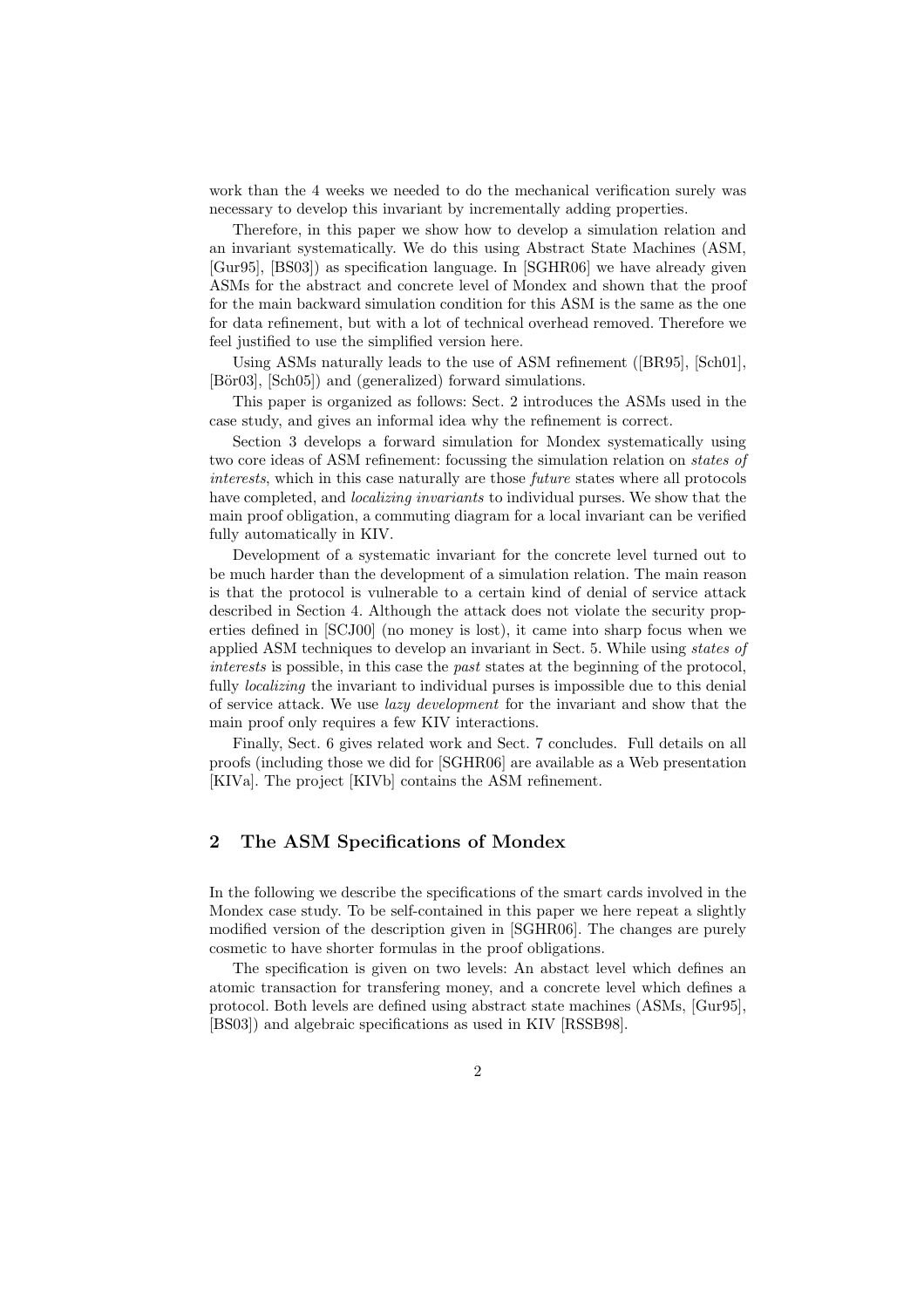#### 2.1 The Abstract Level

The abstract specification of a purse consists of a function abalance from purse names to their current balance. Since the transfer of money from one to another purse may fail (due to the card being pulled abruptly from the card reader, or for internal reasons like lack of memory) the state of an abstract purse also must log the amount of money that has been lost in such failed transfers.

In the formalism of ASMs this means that the abstract state astate consists of two dynamic functions abalance : name  $\rightarrow \mathbb{N}$  and lost : name  $\rightarrow \mathbb{N}$ .

Purses may be faked, so we have a finite number of names which satisfy a predicate authentic. How authenticity is checked (using secret keys, pins etc.) is left open on both levels of the specification, so the predicate is left unspecified.

Transfer of money between purses is done with the simple ASM rule  $\widehat{\text{{\sf ASTEP}}}\#^2$ :

```
ASTFP#choose from, to, value, fail?
with authentic(from) \land authentic(to) \land from \neq to
      ∧ value ≤ abalance(from)
in if \neg fail? then TRANSFEROK#
            else TRANSFERFAIL#
ifnone skip //do nothing, if there is no authentic pair of purses
```

```
TRANSFEROK#
abalance(from) := abalance(from) - valueabalance(to) := abalance(to) + value
```

```
TRANSFERFAIL#
abalance(from) := abalance(from) - valuelost(from) := lost(from) + value
```
The rule chooses two authentic, different names from and to, and an amount value which should be transfered from the from purse to the to purse. The from card must have enough money left for the transfer (value  $\leq$  abalance(from)). Additionally a boolean value fail? indicates whether the actual transaction will complete regularly or will nondeterministically fail for internal reasons. If the step completes normaly, the rule TRANSFEROK# subtracts value from the from purse and adds it to the to purse in one step. Otherwise, the rule TRANSFERFAIL  $#$ subtracts the money from the from purse and logs it in the lost(from) state function instead.

#### 2.2 The Concrete Level

On the concrete level transferring money is done using a protocol with 5 steps. To execute the protocol, each purse needs a status that indicates how far it has progressed executing the protocol. The possible states a purse may be in are given by the enumeration status = idle | epr | epv | epa. Purses not participating in any transfer are in the idle state. To avoid replay attacks each purse stores a

<sup>&</sup>lt;sup>2</sup> By convention our rule names end with a  $\#$  sign to distinguish them from predicates.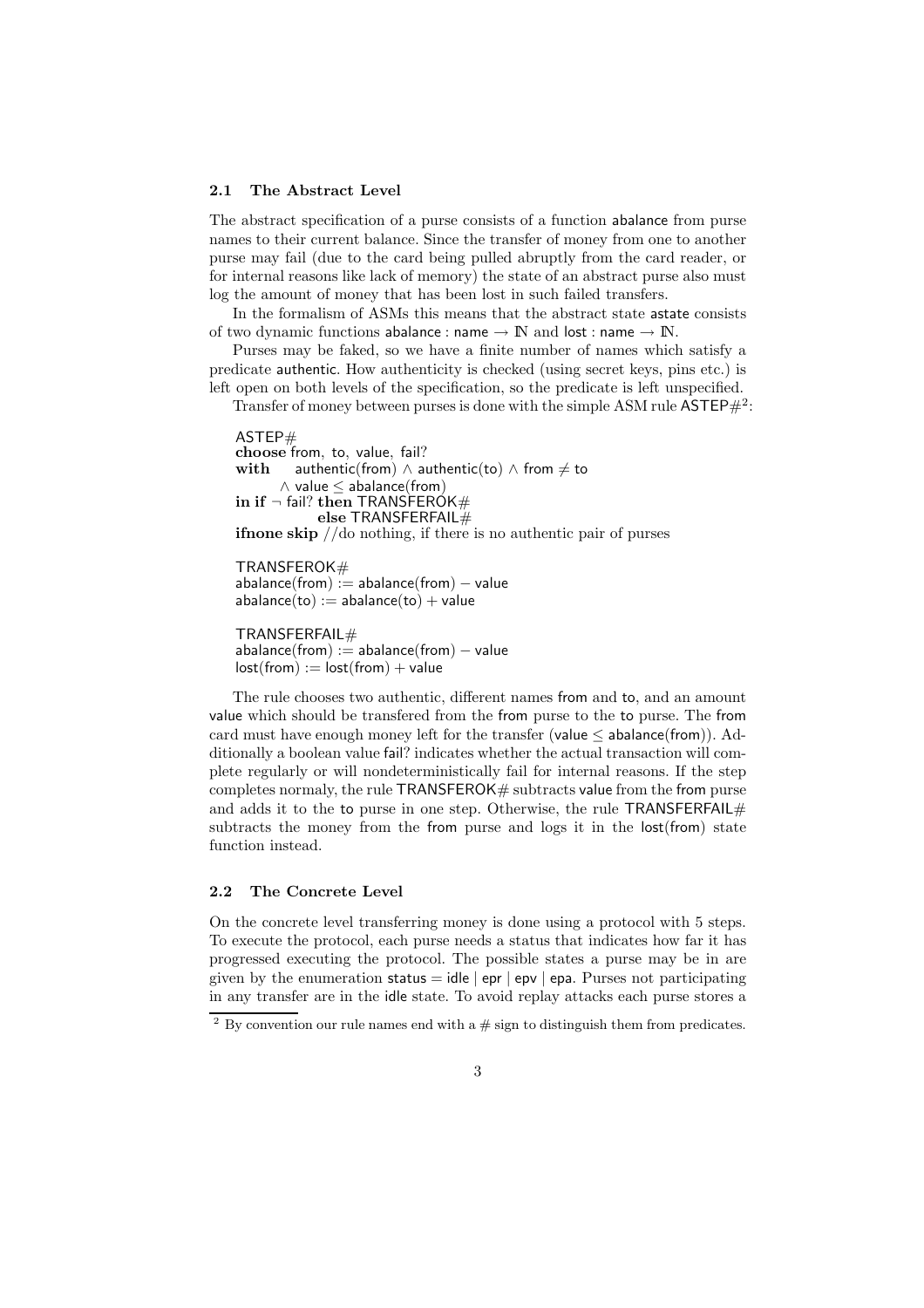

Fig. 1. An overview of the Mondex protocol

sequence number nextSeqNo that is used in the next transaction. This number is incremented at the start of every protocol run. During the run of the protocol each purse stores the current payment details in a variable pdAuth of type PayDetails. These are tuples consisting of the names of the from and to purse, the sequence numbers they use and the amount of money that is transferred. In KIV we define a free data type

PayDetails = mkpd(.from:name; .fromno:nat; .to:name; .tono:nat; .value:nat)

with postfix selectors (so pd.from is the name of the from purse stored in payment details pd). The state of a purse finally contains a log exLog of failed transfers represented by their payment details. The protocol is executed by sending messages between the purses. The ether collects all messages that are currently available. A purse receives a message by selecting a message from the ether. Since the environment of the card is assumed to be hostile the message received may be any message that has already been sent, not just one that is directed to the card (this simple model of available messages is also used in many abstract specifications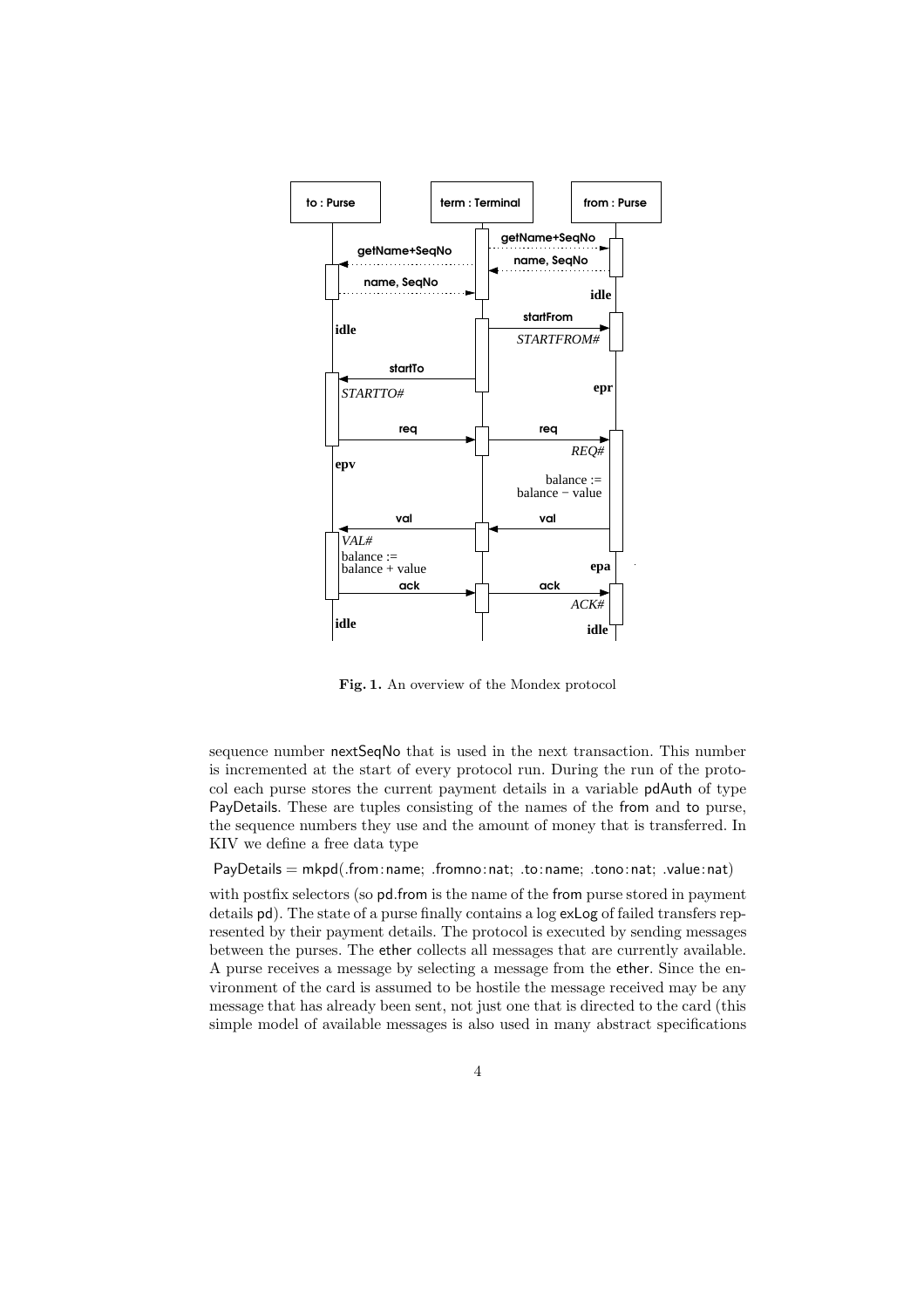of security protocols, e.g. the traces of [Pau98]). The state of the concrete ASM, abbreviated cstate in the following, therefore is

```
balance : name \rightarrow \mathbb{N} exLog : name \rightarrow set(PayDetails)
state : name \rightarrow status ether : set(message)
pdAuth : name \rightarrow PayDetails
```
An overview of the protocol on the concrete level is shown in Fig. 1. The message getName+SeqNo (shown by dashed lines) is needed in a real implementation of the Mondex scenario, since the terminal must be able to get the information about card names and their sequence numbers. This information is used in the following protocol steps. For the specification of Mondex those messages are not modelled, even the terminal itself is not modelled explicitly. Instead, all messages needed to start a protocol run are assumed to be initially contained in a set of messages available to the purses, called the ether.

The protocol is started with messages startFrom(msgna, value, msgno) and startTo(msgna, value, msgno) which are sent to the from and to purse respectively by the interface device. These two messages are assumed to be always available, so the initial ether already contains every such message. The arguments msgna and msgno of startFrom(msgna, value, msgno) are assumed to be the name and nextSeqNo of the to purse, value is the amount of value transfered. Similarly, for startTo(msgna, value, msgno) msgna and msgno are the corresponding data of the from purse. The messages req(pdAuth(name)), val(pdAuth(name)) and ack(pdAuth(name)) are responsible for the actual money transfer. After receiving a req, the from purse withdraws money from its internal balance. After receiving the corresponding val, the to purse deposits money on its internal balance. The ack message is used to ackknowledge the successful transfer. We now describe the ASM rule  $CSTEP\#$ , which executes all the protocol steps, and the individual protocol steps in detail:

```
CSTEP#
choose msg, receiver fail? with msg \in ether \wedge authentic(receiver)
    in LCSTEP#LCSTEP#
  if isOKstartFrom(msg) ∧ ¬ fail?
     then STARTFROM#
  else if isOKstartTo(msg) ∧ ¬ fail?
     then STARTTO#
  else if msg = req(pdAuth(receiver)) \land state(receiver) = epr \land ¬ fail?
     then REQ#
  else if msg = val(pdAuth(receiver)) \land state(receiver) = epv \land ¬ fail?
    then VAL#
  else if msg = ack(pdAuth(receiver)) \land state(receiver) = epa \land ¬ fail?
     then ACK#else ABORT#
```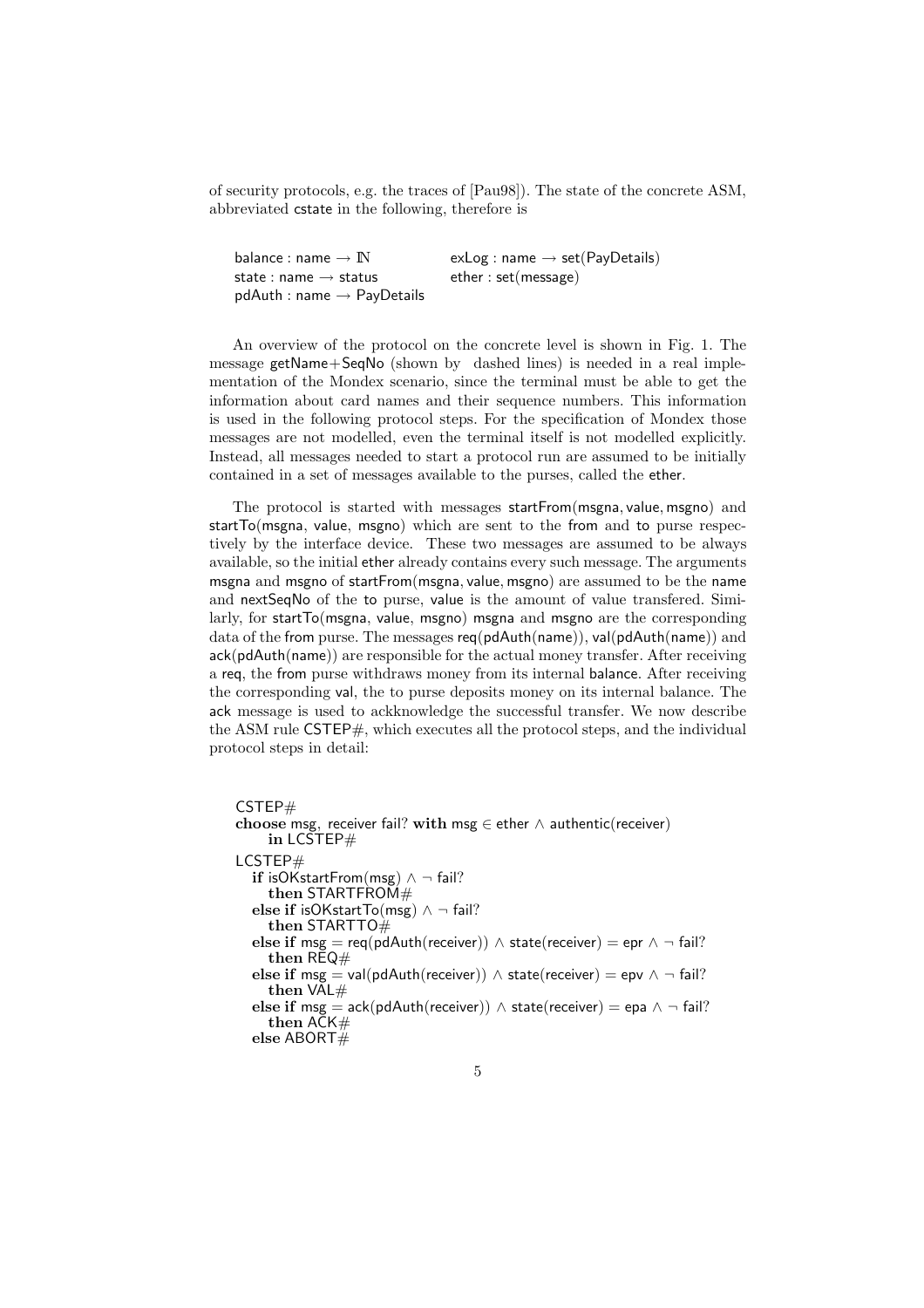where

```
isOKstartFrom(msg)
: \leftrightarrow isStartFrom(msg) \land state(receiver) = idle \land authentic(msg.msgna)
     \wedge receiver \neq msg.msgna \wedge msg.value \leq balance(receiver)
    isOKstartTo(msg)
: \leftrightarrow isStartTo(msg) ∧ state(receiver) = idle
     ∧ authentic(msg.msgna) ∧ receiver \neq msg.msgna
```
The ASM rule  $CSTEP\#$  chooses an authentic receiver for some message msg from ether. Additionally the purse may fail (e.g. for internal reasons), denoted by the flag fail?. The rule  $LCSTEP\#$  executes the different protocol steps. It checks whether the incoming message is wellformed regarding to the current internal state. For example, when the purse is in state epr ("expecting request"), it will only accept messages of the form req(pdAuth(receiver)). Every other message received in epr will result in an  $ABORT#$  operation (which resets the purse state and logs the current transaction as faulty if necessary (see below).

On receiving a startFrom message msg from ether, the purse receiver<sup>3</sup> first checks whether it is in the idle state and if the message is syntactically correct. This means it must be of the right message type ( $isStartTo(msg)$ ) and the contained card name is authentic. Additionally the transmitted msg.msgna (the name of the other purse) must be different from receiver. Finally receiver must have enough money stored (msg.value < balance(receiver)). Then receiver executes the following step:

```
STARTFROM#
choose n with nextSeqNo(receiver) < n in
in pd\text{Aut}h(receiver) := mkpd(receiver, nextSeqNo(receiver),
                             msg.msgna, msg.msgno, msg.value)
  state(receiver) := epr
   nextSeqNo(receiver) := n seq
  let outmsg := \perp in SENDMSG#
```
The purse stores the requested transfer in its pdAuth component, using its current nextSeqNo number as one component and proceeds to the epr state. Thereby it becomes the from purse of the current transaction. nextSeqNo is incremented to make it unavailable in further transactions. An empty output message  $\perp$  is generated that will be added to the ether (see SENDMSG# below).

The action of a purse receiving a startTo message in idle state is similar except that it enters epv state ("expecting value") and becomes the to purse of the transaction. Additionally it sends a request message to the from purse.

<sup>&</sup>lt;sup>3</sup> receiver is always a purse receiving a message. This can be a from purse sending money as well as a to purse receiving money and should not be confused with the latter.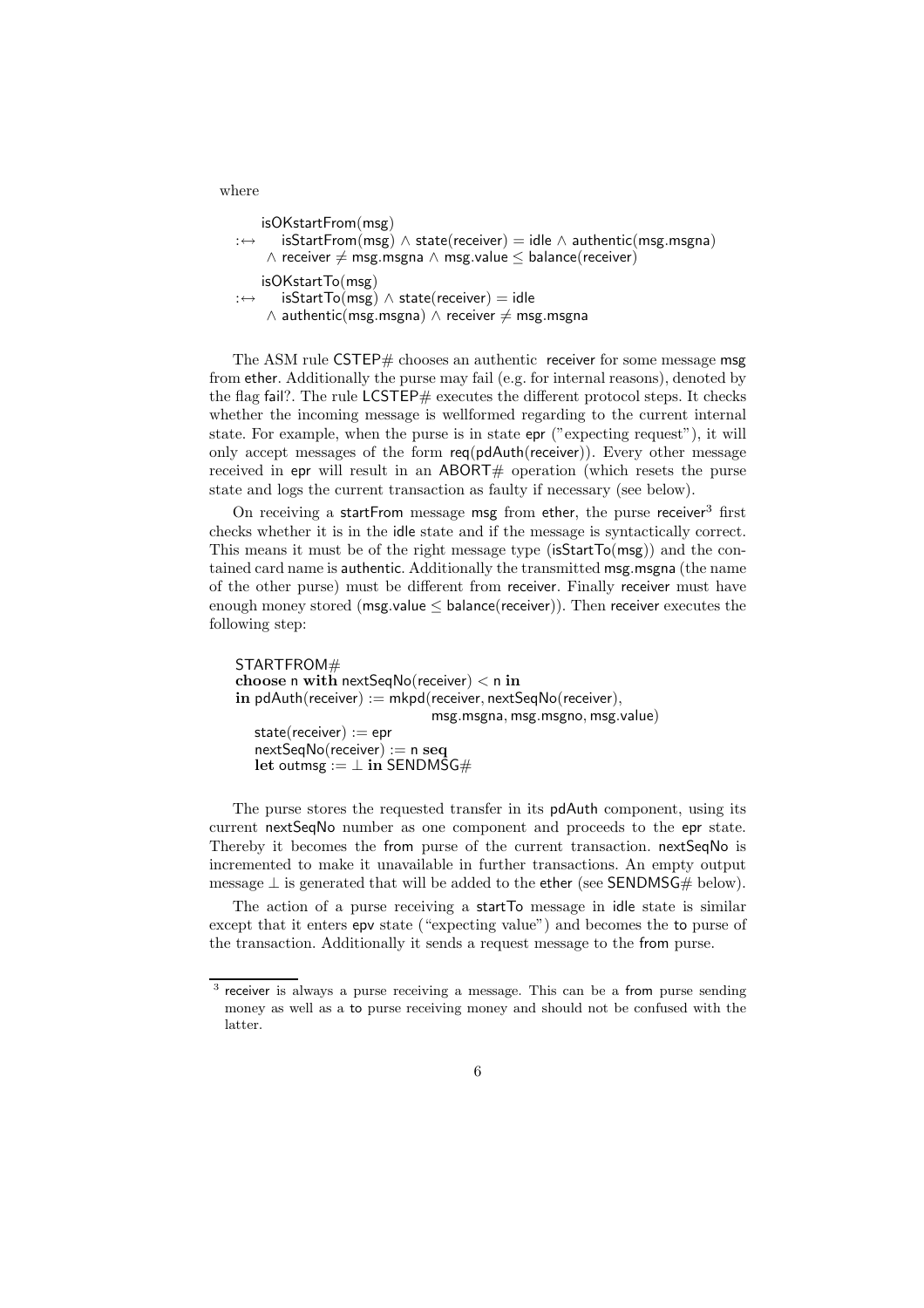```
STARTTO#
choose n with nextSeqNo(receiver) < n
in pd\text{Aut}h(receiver) := mkpd(msgna, msgno, receiver,
                             nextSeqNo(receiver), value)
  state(receiver) := epv
  nextSeqNo(receiver) := n seq
  let outmsg := req(pdAuth(receiver)) in SENDMSG#
```
The request req(pdAuth(receiver)) contains the payment details of the current transaction. Although this is not modeled, the message is assumed to be securely encrypted. Since an attacker can therefore never guess this message before it is sent, it is assumed that the initial ether does not contain any request messages. When the from purse receives the request in state epr, it executes

```
REQ#
balance(receiver) := balance(receiver) − pdAuth(receiver).value
state(receiver) := epa
let outmsg := val(pdAuth(receiver)) in SENDMSG#
```
The message is checked to be consistent with the current transaction stored in pdAuth and if this is the case the money is sent with an encrypted value message val(pdAuth(receiver)). The state changes to epa ("expecting acknowledge"). On receiving the value the to purse executes

```
VAL#
balance(receiver) := balance(receiver) + pdAuth(receiver).valuestate(receiver) := idlelet outmsg := ack(pdAuth(receiver)) in SENDMSG#
```
It adds the money to its balance, sends an encrypted acknowledge message back and finishes the transaction by going back to state idle. When this acknowledge message is received, the from purse finishes similarly.

 $ACK#$ state(receiver) := idle let outmsg  $:=$   $\perp$  in SENDMSG#

Finally a rule for adding the sent messages to the ether is needed. Additionally the ether is assumed to lose messages randomly (due to an attacker or technical reasons like power failure). Both is now done in the rule  $SENDMSG#$ used in all the rules above.

SENDMSG# choose ether' with ether'  $\subseteq$  ether  $\cup$  {outmsg} in ether := ether'

If a purse is sent an illegal message  $\perp$  or a message for which it is not in the correct state, the current transaction is aborted by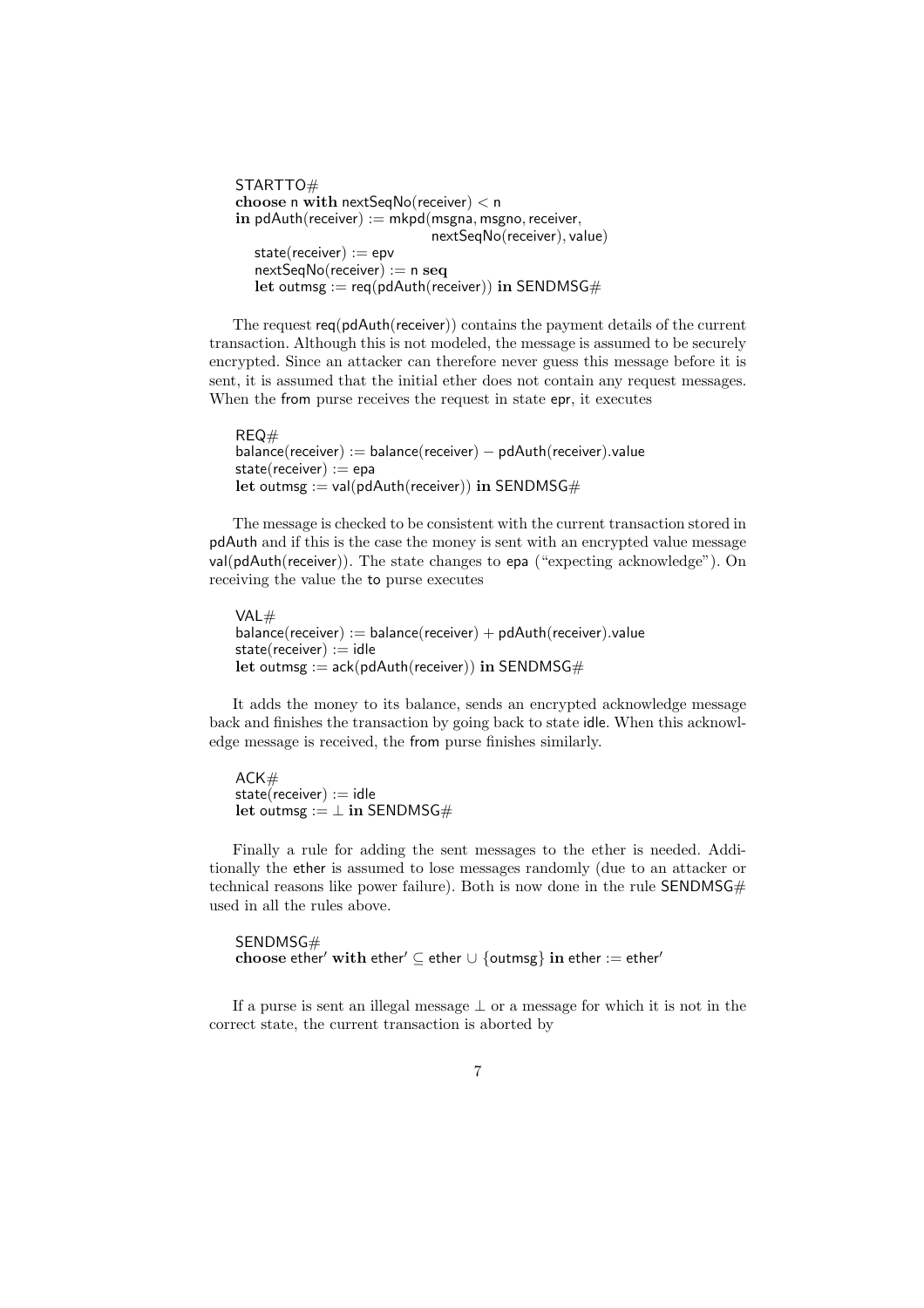```
ABORT#
choose n with nextSeqNo(receiver) \leq n
in LOGIFNEEDED#
  state(receiver) := idlenextSeqNo(receiver) := n
  let outmsg := \perp in SENDMSG#
LOGIFNEEDED#
if state(receiver) = epa \vee state(receiver) = epv
then exLog(receiver) := exLog(receiver) \cup {pdAuth(receiver)}
```
This action logs if money is lost due to aborting a transaction. The idea is that the lost money of the abstract level can be recovered if both the from and to purse have a log of the failed transaction. Logging takes place if either the purse is a to purse in the critical state epv or a from purse in critical state epa. Note that aborting in states idle and epr needs no exception log. Logging achieves, that in states where all purses are currently idle, balances and the lost money are related by

abalance(na) = balance(na)  $\land$  lost(na) =  $\Sigma$  (from Logged(na)  $\cap$  to Logged) (1)

where  $\Sigma$  takes the sum of all values of a set of payment details, fromLogged(na) := {pd : pd  $\in$  exlog(na)  $\wedge$  pd.from = na},  $\text{tologged}(na') := \{ pd : pd \in \text{exlog}(na') \land pd.to = na' \}$  and

toLogged :=  $\bigcup_{n=1}^{\infty}$  toLogged(na'). For future use fromLogged is defined similarly. The definitions of the abstract state machines used in the refinement proof can be found in the Web presentation [KIVb] in specifications AASM and CASM. As a small difference to the presentation of this paper, abbreviations fromLogged, toLogged (and also toInEpv toInEpa as defined in the next section) are always used in their expanded form.

#### 3 Systematic Development of a Forward Simulation

One of the key ideas of ASM refinement (and also verification of ASM invariants) is not to consider all intermediate states of runs of the ASM but to focus on states of interest and to define properties  $\varphi$  only for these. In general, there is a choice to use future or past states. Either we can say:

- Future: From every state a state of interest that will satisfy  $\varphi$  is reachable via some ASM rule applications
- Past: Every state is reachable from some state of interest that satisfies  $\varphi$

Applied to Mondex the obvious states of interest are states where a purse with name na does not participate in a protocol, i.e. where state(na) = idle. For the development of the simulation relation, we will consider future states of interest, in section 5 we will develop the invariant based on past states of interest.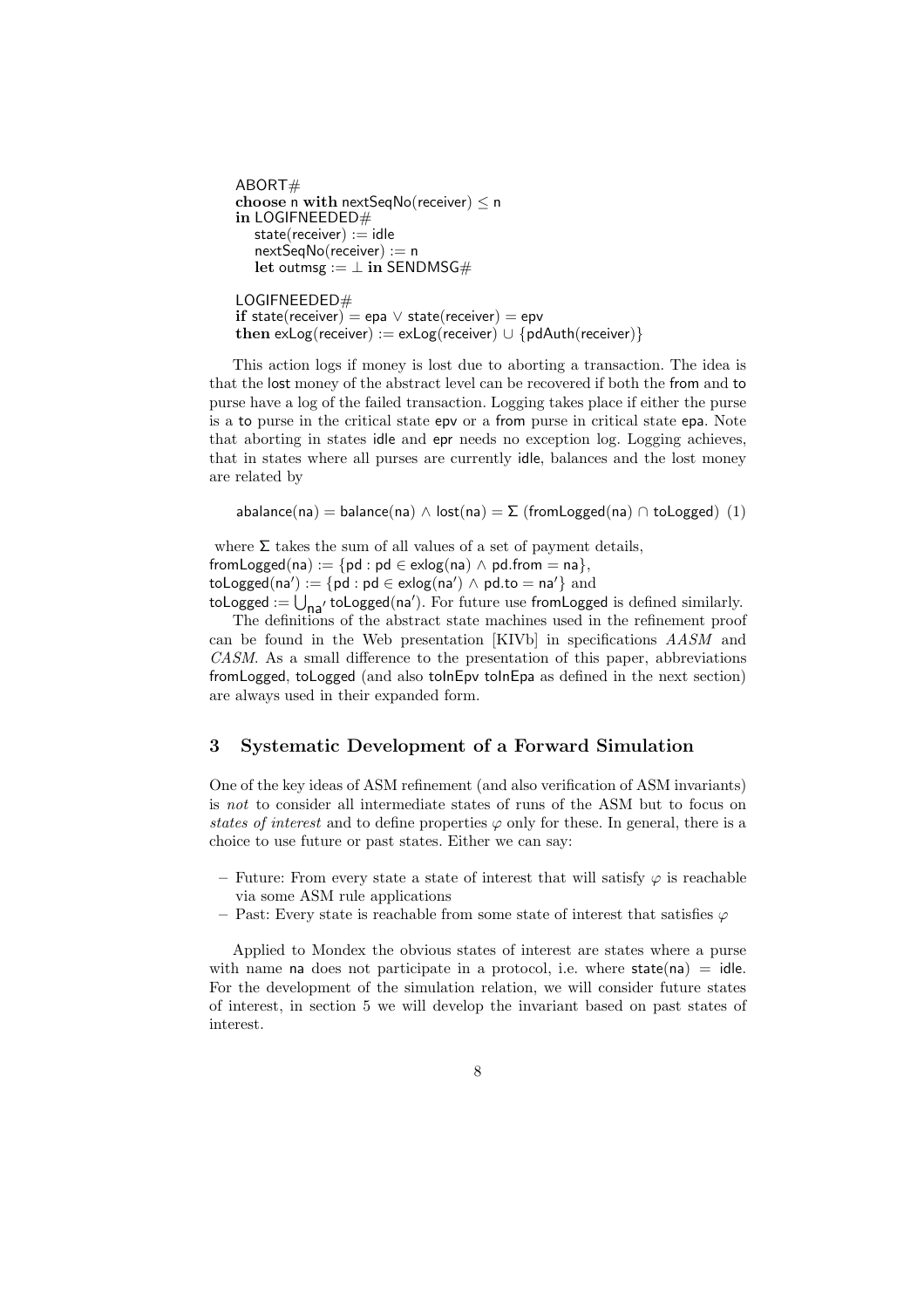There are two problems we have to solve. First, what is the simulation relation for states of interest? This question was already answered by formula (1) at the end of the previous section. Second, we have to show how a state of interest is reachable from any state. For the concrete level this is easy: simply call  $ABORT \#$  for all purses. To have an equivalent state on the abstract level we must execute failing transactions for all those purses where money will be lost on the concrete level by executing the  $ABORT \# \text{'s}$ . This money, which is currently in transit can be characterized by the set of relevant payment details. This set was already central to the correctness consideration of the original Mondex case study [SCJ00]. It is called maybelost and defined as

(fromInEpa ∩ toInEpv) ∪ (fromInEpa ∩ toLogged) ∪ (fromLogged ∩ toInEpv) where

fromInEpa = {pdAuth(na) : authentic(na)  $\land$  state(na) = epa} toInEpv =  $\{pdAuth(na) : authentic(na) \wedge state(na) = epv\}$ 

The definition is based on the idea that money is lost in  $ABORT \#$  iff a new pair of matching exception logs is created, which happens if either both purses log, or one logs and the other has already logged.

Putting everything together we get the following formula of Dynamic Logic<sup>4</sup>:

 $\frac{1}{10}$  authentic(na) do ABORT#(na; cstate); forall  $pd \in m$ aybelost do  $TRANSFERFAIL#(pd.from, pd.to, pd.value; abalance, lost)$  $($  abalance  $=$  balance  $\wedge$  lost =  $\lambda$  na.  $\Sigma$ (fromLogged(na)  $\cap$  toLogged)

Informally this says: After executing the necessary  $ABORT \# S$  to get to an idle state and the necessary  $TRANSFERFAIL#$ 's to get to a corresponding abstract state we have the simple correspondence of balances and lost vs. exLog's as stated in Section 2.

This is already all that is required to define the simulation relation. To efficiently prove it, we simplify it: the only relevant modification of  $ABORT \#$  is that of the the exception log (in  $LOGIFNEEDED\#$ ) and TRANSFERFAIL $\#$  only modifies abalance and lost of the from purse. We also apply the idea to *local*ize the simulation relation to one individual purse with name na. We get the following definition of the simulation relation ACINV and its localized version LACINV:

ACINV(astate, cstate) :↔ ∀ authentic(na).LACINV(na, astate, cstate) LACINV(na, astate, cstate) :⇔  $\langle$ exLog'(na) := exLog(na)∪ if state(na) = epv ∨ state(na) = epa then  $\{pdAuth(na)\}$  else  $\emptyset$  $abalance(na) = balance(na) + 'intransit(na, exLog'(na), state, pdAuth)$  $\wedge$  lost(na) = lostafterabort(na, exLog'(na), exLog))

 $^4$   $\langle \alpha \rangle \varphi$  means, that there is a terminating execution of  $\alpha$  after which  $\varphi$  holds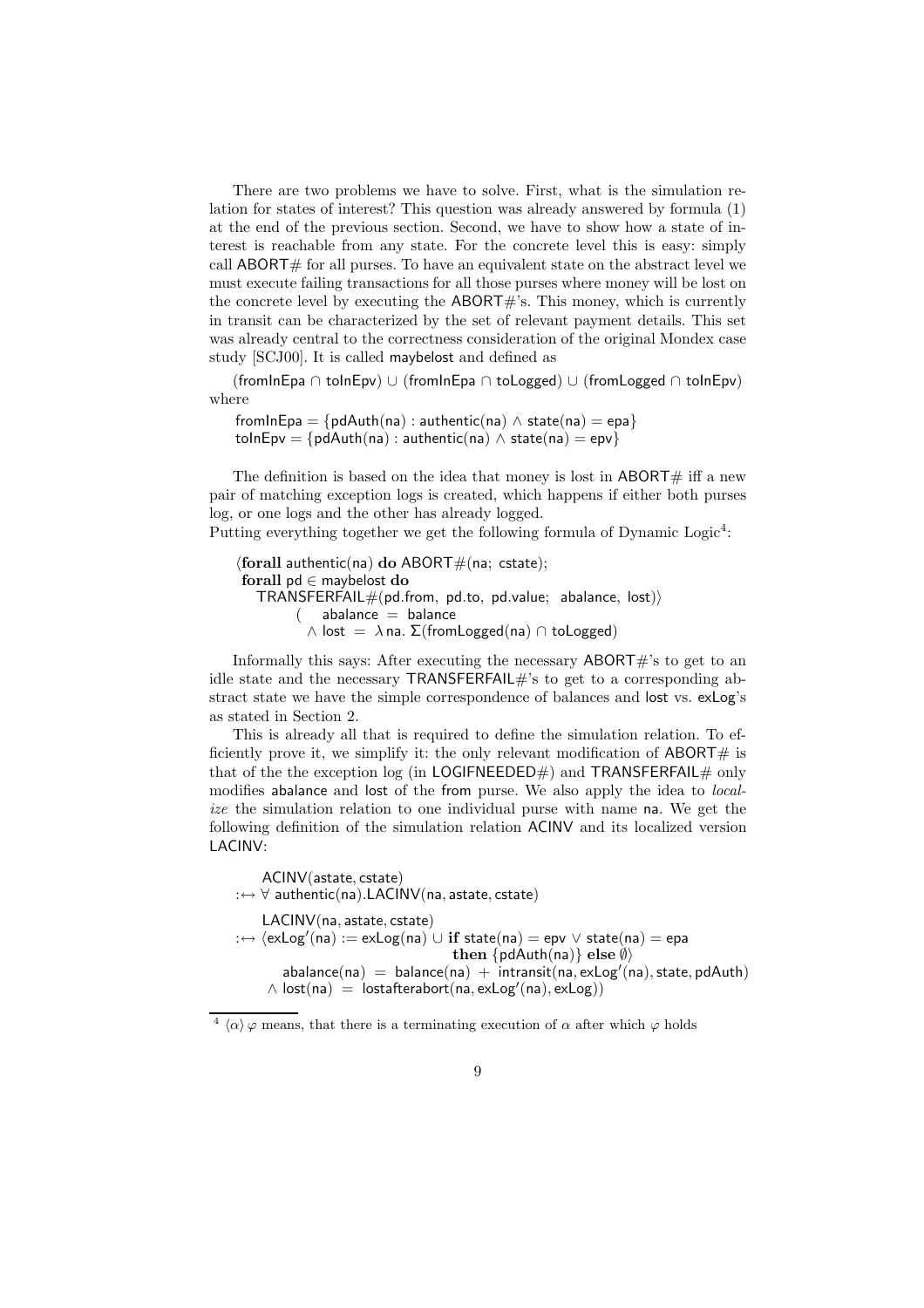where intransit (money that is in transit) and lostafterabort (money that will be added to lost when all purses abort) are defined recursively over the set of payment details:

 $intransit(na, \emptyset, state, pdAuth) = lostafterabort(na, \emptyset, exLog) := 0$  $intransit(na, pds \cup {pd}, state, pdAuth)$  $:=$  intransit(na, pds, state, pdAuth)  $+$  if pd.from  $=$  na  $\wedge$  state(pd.to)  $=$  epv  $\wedge$  pdAuth(pd.to)  $=$  pd then pd.value else 0  $lostafterabort(na, pds \cup \{pd\}, exLog)$ lostafterabort(na, pds, exLog) + if pd.from = na  $\wedge$  pd  $\in$  exLog(pd.to) then pd.value else 0

This definition is considerably simpler to use than the original (backward) simulation of [SCJ00], which uses and has to expand maybelost: the definitions of intransit and lostafterabort can be directly used as rewrite rules.

The main proof obligation of ASM refinement now requires, that one concrete step corresponds to some abstract proof steps. In our case this will be one or no abstract step. Written in Dynamic Logic the proof obligation reads:

CINV(cstate) ∧ ACINV(astate, cstate) →  $\langle$ CSTEP#(cstate) $\rangle$   $\langle$ ASTEP#(astate)∨skip $\rangle$  ACINV(astate, cstate)<sup>(2)</sup>

It assumes an additional (yet unknown) invariant CINV(cstate) of the concrete level.  $\langle \alpha \rangle$   $\varphi$  means "all applications of ASM rule  $\alpha$  terminate and yield a state for which  $\varphi$  holds".

The proof obligation can be localized by replacing ACINV with LACINV for some purse na, and the generic  $CSTEP#$  with  $LCSTEP#$  for some purse receiver (where receiver and na may be different or the same). For this localized setting we can replace the nondeterministic choice between  $TRANSFEROK#$ , **TRANSFERFAIL**# (within  $\text{A}\text{S}\text{TEP}\#$ ) and **skip** with a deterministic statement by the following reasoning: our simulation relation says, that "after executing ABORT#'s we reach a concrete state of interest related to some abstract state". Therefore, only when executing  $ABORT \# \text{'s}$  before and after  $CSTEP \#$  leads to a different state of interest, an abstract transition must be executed. There are three cases where this is true:

- If receiver is a to purse that successfully receives a value in  $VAL#$ , an ABORT $#$  before the operation will cause the money to be lost, but has no effect after the operation. Therefore a  $TRANSFEROK#$  is necessary.
- If receiver is a to purse that aborts in epv, when the from purse already has sent money (i.e. is in state epa or has logged the payment details) then the money will be lost by this action (the  $ABORT \#$  of the to purse before the step has the effect to lose money, executing another  $ABORT \#$  after the ABORT# has no effect).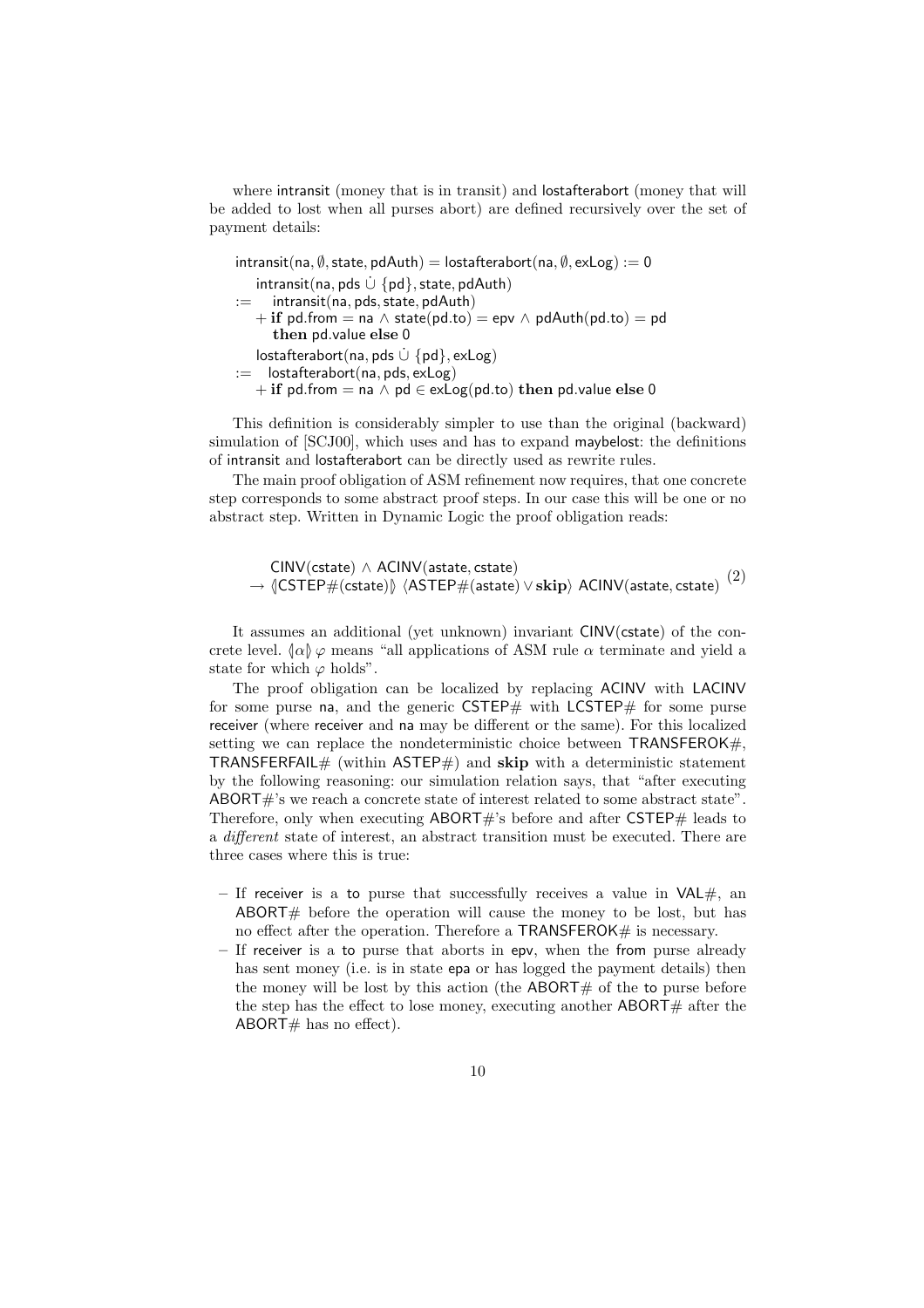– If receiver is a from purse that accepts a request in  $\mathsf{REQ}\#$ , sending a value to a to purse which has already aborted, then the  $ABORT \#$  before the step will not create an exception log, while executing  $ABORT \#$  afterwards will create the second exception log needed for money to be lost. Therefore this case requires a  $TRANSFERFAIL#$  to be executed too.

Altogether proof obligation (2) can be reduced to the following lemma, where pd abbreviates pdAuth(receiver) (oldstate saves the initial state of the receiver to be used after the step):

```
LACINV(na, astate, cstate) \land CINV(cstate) \land oldstate = state(receiver)
\rightarrow (CSTEP#(msg, receiver, fail?; cstate))
      \langleif // to: epv \rightarrow VAL \rightarrow idle:oldstate = epv \land msg = val(pd) \land ¬ fail?
       then TRANSFEROK#(from, to, value)
       else if // to: epv \rightarrow ABORT \rightarrow idle:oldstate = epv \land (msg \neq val(pd) \lor fail?)
                    ∧ pd ∈ fromInEpa ∪ fromLogged
                   // from: epr \rightarrow REQ \rightarrow epa, when toLogged
                ∨ oldstate = epr ∧ msg = req(pd)
                   ∧ ¬ fail? ∧ pd ∈ exLog(pd.to)
            then TRANSFERFAIL#(pd.from, pd.to, pd.value)
            else skip\rangleLACINV(na, astate, cstate)
                                                                                 (3)
```
Note that this proof obligation has no quantified formulas (and no nondeterministic programs, which would also lead to instantiating quantifiers), so the proof is fully automatic by symbolic execution of the involved programs. It has 641 proof steps. To lift the lemma to the simulation theorem is easy, but harder to automate: 107 proof steps and 30 interactions are necessary. Compared to the 197 interactions needed for the original backward simulation proof in [SGHR06] (which had 655 steps) this is a vast improvement (especially when considering that the proof of the main lemma 3 has to be iterated on corrections). The proof was developed in about a week, once the right approach had been found (see the remarks at the end of Section 5).

The proof ends in premises of the form  $CINV \rightarrow \varphi$  which give requirements for the invariant of the concrete level that we will develop in Section 5. We close these premises automatically by defining around 40 rewrite rules. Some of them are inter-derivable leaving a basic set of 26 rewrite rules. Our development of the invariant of  $CINV$  is *lazy* in the sense that it is done after the main simulation proof, guided by the requirement that the rewrite rules must be provable from the definition.

The full proofs of the main lemma (3) and the main simulation theorem (2) can be found in the Web presentation [KIVb] in specification ASM-refine as LACINV-lem and ACINV-lem. That they imply (together with initialization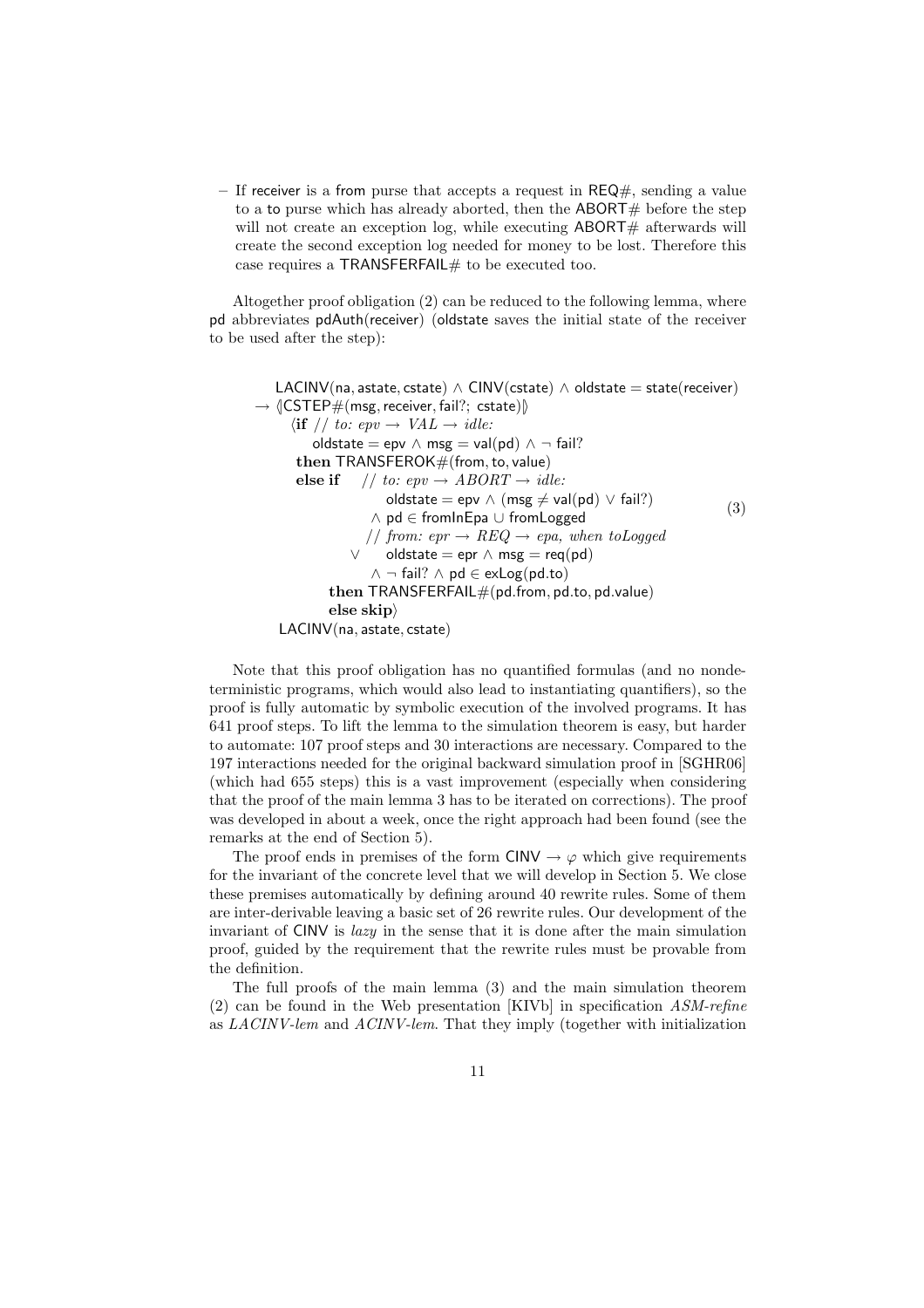and finalization conditions) that the Mondex refinement is a correct ASM refinement is proved in *Mondex-is-ASM-refinement*, which imports a variant of ASM refinement [Sch01] as a library. This variant of ASM refinement comes with a theorem that invariants are preserved, so given the proofs of security properties in Mondex-SecProp we can show in Refinement-preserves-security that the communication protocol also preserves security: no money is lost in protocol runs, and all money — except the money that is currently in transit (as given by the intransit function) — is accounted.

#### 4 A Denial of Service Attack

In the previous section we derived a number of properties that the invariant CINV of the concrete level will have to imply. In the next section we will define such an invariant systematically. Like for the simulation relation, we tried to localize the invariant to individual purses. Several attempts to do this did not work, basically since we did not understand that the protocol allows a particular kind of a kind of denial of service attack. The attack does not violate the original security requirements "no money lost" and "all money accounted" of [SCJ00], our proofs show that they are correct and preserved by the refinement. But the attack shows, that the protocol violates the property that an attacker should not be able to systematically create exception logs. This section describes the relevant scenario and the global property it makes necessary for the invariant.

The scenario is as follows: we assume an attacker that has a faked card and knows the name and current sequence number of some purse called from (names and sequence numbers are not secret, they can be requested freely with getName+SeqNo and are used openly in startFrom and startTo).

Now, without the from purse involved in any way, on the next connection to a to purse the attacker can pose as from purse: he will answer the getName+SeqNo request of the terminal with from and a future sequence number n of the from purse. The terminal will then start a protocol with a startTo(from, n, value) message to the to purse, which will send a request message back. Since to does not receive a value message as response it has no choice but to abort the protocol.

Repeating the attack several times, the to purse will create an exception log each time. This will fill up the limited amount of space reserved for exception logs quickly: in reality, only a very small number of exception logs is allowed<sup>5</sup>. Since exception logs can also be created by accidents (power failures or an impatient card holder pulling his card too early out of the card reader) the original Mondex specification in [SCJ00] has an additional protocol, where the customer shows his card at the bank and gets his exception logs moved from the card to a central archive of the bank<sup>6</sup>. Therefore the fact, that an attacker can systematically (and

<sup>5</sup> our refinement of the communication protocol to a security protocol based on abstract cryptography described in [CJ07] enforces such a limit too.

<sup>6</sup> Archiving will be considered in our contribution to [CJ07]. Proofs are available in the Web presentation [KIVa]. Since the protocol is small and independent of the main protocol it is not considered in the formalization here.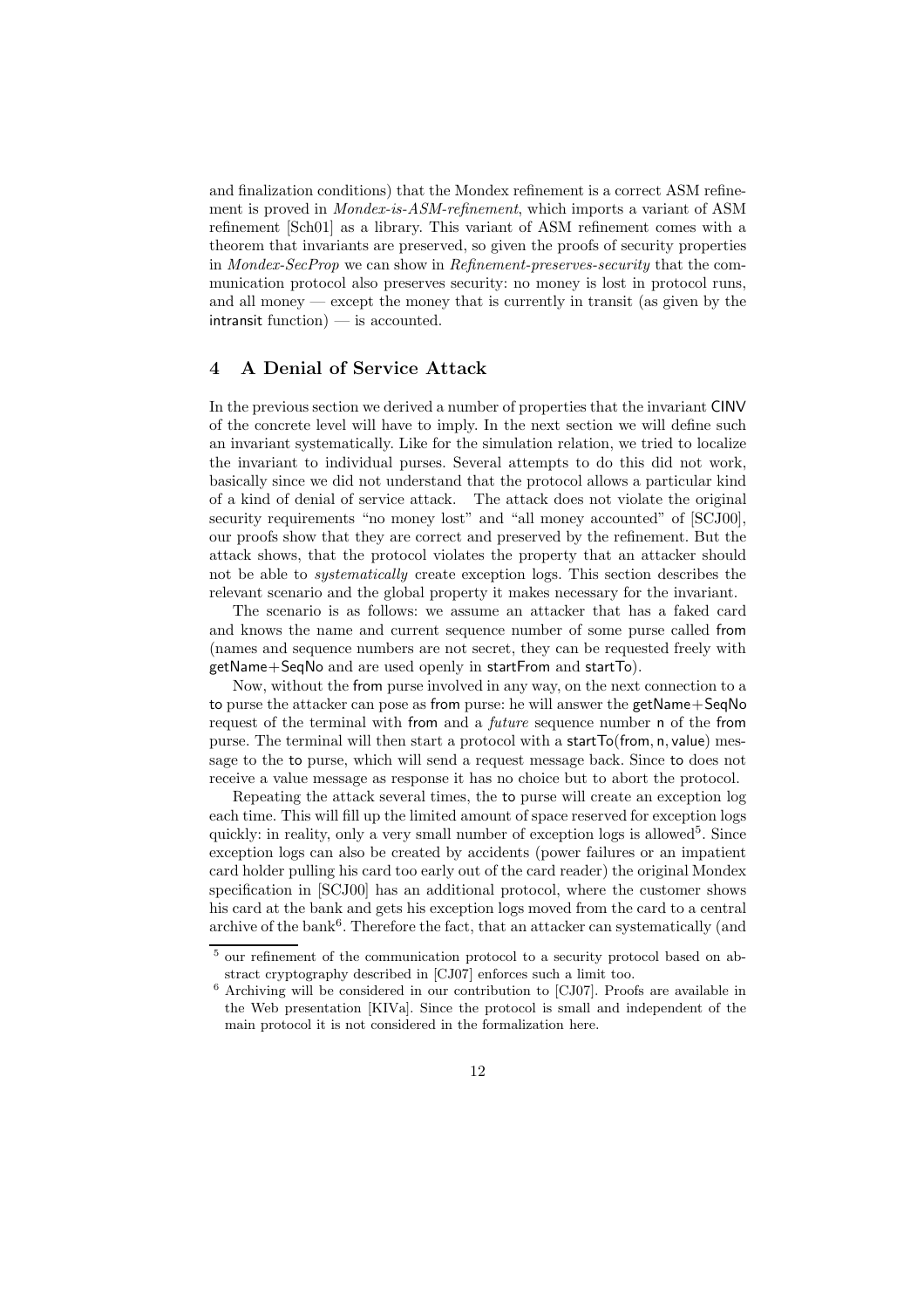not accidentally) create exception logs on the to purse can be seen as a mere inconvenience, since the to purse does not lose money.

But the scenario can be taken one step further: if the attacker connects to several to purses as described above, each time posing as the from purse he can collect the request messages he receives (although he can not decrypt them!).

In a second stage he then connects to the from purse, this time posing as one of the various to purses: he can send startFroms and all the collected request messages from the to purses to the from purse (provided he has used suitable sequence numbers in the first stage). This will cause the from purse to lose an arbitrary amount of money immediately and to write exception logs. Although money is then recoverable at the bank<sup>7</sup> and all security properties are kept intact by the attack (the attacker just damages the from purse, he does not benefit) we think this behavior is undesirable. The owner of the from purse must go to the bank and force every to purse to do the same: the bank will only be to able to give him back the money when it detects matching pairs of exception logs. The motivation for the owners of to purses will be low to do that, since they have not lost any money. They will not notice that the exception log their purse carries does some damage to a from purse, they did not even communicate with.

A proposal to remedy the situation is to send an encrypted startTo message only as a response to startFrom. This would not allow an attacker to create exception logs without having both purses available at the same time (or by pulling out one card in front of his owner). Another solution would be to force purses to respond to a challenge from the terminal to prove, that they are indeed the authentic purses with the correct name. We prefer the first solution, since the second depends on the authenticity of terminals and requires to include them explicitly in the formal model. An analysis of this proposed modification should simplify our invariant. We leave the actual verification for further work.

Summarizing, the effect of the scenario for our verification task is, that any purse na must expect  $req(pd)$  messages with na = pd.from and future sequence numbers pd.fromno in the ether. All those messages may be used in future protocol runs, that may fail since pd has already been logged by the to purse pd.to. Note that such future *request* messages are the only ones that may be relevant for a purse in idle state (i.e. in a state of interest): all other encrypted messages satisfy the property that they contain only past sequence numbers.

We therefore have to characterize requests with future sequence numbers with a global protocol invariant. All other properties defined in the next section will be defined local to one purse and its communication partner.

reqsok(cstate)  $\Rightarrow$   $\forall$  pd. reg(pd)  $\in$  ether  $\wedge$  authentic(pd.from)  $\wedge$  nextSeqNo(pd.from)  $\leq$  pd.fromno  $\neg$  Val(pd)  $\in$  ether  $\land$  pd  $\in$  tolnEpv  $\cup$  toLogged

The predicate says that for all req(pd) messages with a future sequence number, (so the from purse has not yet been involved) a Val answer cannot have

<sup>7</sup> Michael Butlers case study in [CJ07] explicitly considers such a recovery step.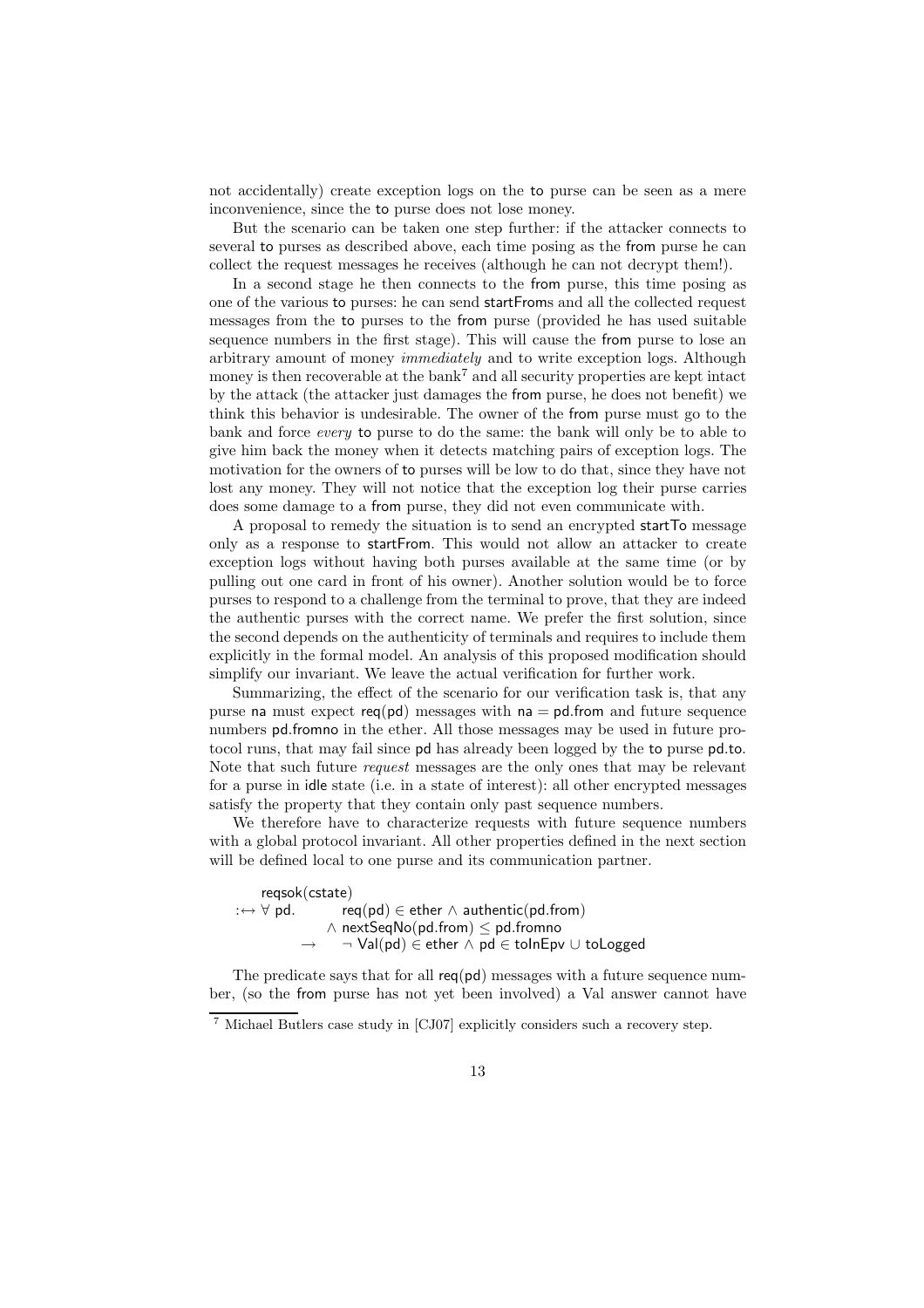been created and the to purse has either just sent the message or has logged its payment details. All other messages are in the past, they satisfy

pastether(cstate)<br> $\leftrightarrow \forall$  pd. ( Value  $\hat{V}$  Val(pd) ∈ ether ∨ Ack(pd) ∈ ether  $\rightarrow$  authentic(pd.from)  $\land$  pd.fromno  $<$  nextSeqNo(pd.from))  $∧ ( \text{req}(pd) \in \text{ether} \lor \text{val}(pd) \in \text{ether} \lor \text{ack}(pd) \in \text{ether}$  $\rightarrow$  authentic(pd.to)  $\land$  pd.tono  $\lt$  nextSeqNo(pd.to))

#### 5 Systematic Development of an Invariant

Like for the simulation relation, the basic idea for the development is again to focus on states of interest, i.e. idle states, and to use local invariants for purses. Our local invariant LCINV will use the last past idle state to say

"the current state cstate of the purse named na is the result of executing some steps of the protocol starting from an idle state oldcstate"

Which steps have been executed can be determined from state(na): if state(na) = idle the purse has done no steps, then oldcstate  $=$  cstate. If the state is epr then the purse has successfully executed (i.e. okstartFrom  $\wedge \neg$  fail? holds) a STARTFROM#. Similar clauses result for state(na) = epv, epa. Formally LCINV has the following form  $(\varphi_{\text{epr},\text{epv},\text{epa}})$  will be explained below):

LCINV(na, oldcstate, cstate)  $\leftrightarrow$  case state(na) of  $idle : oldcstate = cstate$ epr : isOKstartFrom(msg)  $\wedge \neg$  fail?  $\wedge$   $\langle$  STARTFROM#(msg, na; oldcstate)# $\rangle$  (oldcstate = cstate  $\wedge \varphi_{\text{epr}}$ ) epv : isOKstartTo(msg) ∧ ¬ fail? ∧  $\wedge$   $\langle$  STARTTO#(msg, na; oldcstate)#) (oldcstate = cstate  $\wedge \varphi_{\text{env}}$ ) epa : isOKstartFrom ∧ ¬ fail?  $\wedge$   $\langle$  STARTFROM $\#$ (msg, na; oldcstate);  $REQ\# (msg, na; oldcstate) \mid (oldcstate = cstate \wedge \varphi_{ena})$ 

Using this local approach has several advantages, First, LCINV is trivially invariant for all steps into the protocol (STARTFROM#, STARTTO# and  $REQ#$ ) (and oldcstate will stay the same before and after the step). Second for the steps finishing a protocol run (where oldcstate after the step will be chosen to be the final state of the step), we will essentially prove properties of full protocol runs of one purse: e.g. executing an  $ACK\#$  in state epa yields a proof obligation that considers a full execution STARTFROM#;  $REQ#$ ;  $ACK#$  of a from purse. In essence we will have to verify a "big" diagram consisting of one abstract step and 3 concrete steps.

Compared to the original invariant effort can be concentrated to get the invariant right for full protocol runs. There is no need to explicitly define properties of intermediate protocol states. E.g. property

P-1: state(na) = epr  $\rightarrow$  pdAuth(na).value < balance(na)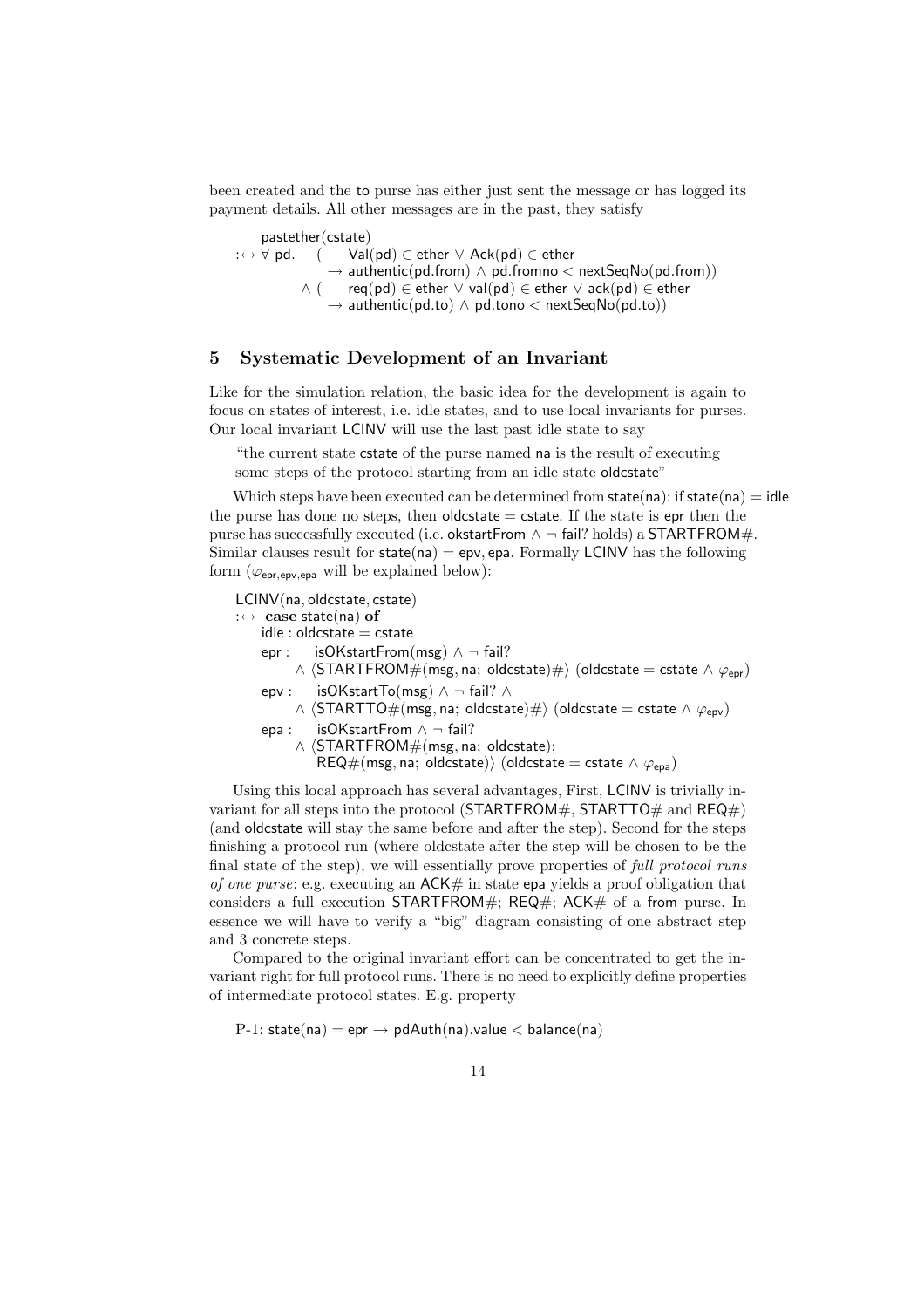is implied by LCINV since it is are established by the purse executing  $STARTFORM#$ to get into state epr. The same is true for all properties of purses in [SCJ00], p. 26 and also some of the properties of BetweenWorld on p. 42f..

The approach works for the local state of purses. It is not sufficient for the (global) ether. Two things are necessary for the ether. First, the global invariant is necessary, that we already derived in the last section.

Second, for each intermediate state of a purse na, we need to characterize the state of its communication partner, which we call other. This can be done by abstracting from the Mondex protocol to any protocol that sends messages forth and back and which has a status that changes on each step. Assuming the protocol enters a state s and sent a message m where the other purse has a response m′ , we need to say the following:

- 1. if the response m′ has been sent (i.e. is in ether) , then the other purse is either still in the state it reached by sending m′ or it has aborted in this state.
- 2. All messages after m′ are not yet in the ether.

For Mondex this means that abbreviating  $pd\text{Aut}(na)$  as  $pd$  we have:

 $\varphi_{\mathsf{epr}}:\leftrightarrow\qquad\mathsf{req}(\mathsf{pd})\in\mathsf{ether}$  $\rightarrow$   $(\mathsf{pd} \in \mathsf{tolnEpv} \cup \mathsf{tologged}) \land \neg \mathsf{val}(\mathsf{pd}) \in \mathsf{ether} \land \neg \mathsf{ack}(\mathsf{pd}) \in \mathsf{ether}$  $\varphi_{\mathsf{epv}}:\leftrightarrow \qquad \mathsf{val}(\mathsf{pd}) \in \mathsf{ether}$  $\rightarrow$   $(\mathsf{pd} \in \mathsf{fromInEpa} \cup \mathsf{fromLogged}) \land \neg \; \mathsf{ack}(\mathsf{pd}) \in \mathsf{ether}$ 

If m is the last protocol message of one participant (here  $m = val(pd)$ ) is the last message of na, then the situation is slightly different. We have to say:

- 1. the other purse has not aborted
- 2. if the other has sent the final response (here:  $ack(pd)$ ), then it is either in state idle, or it has started a new protocol run with a new pdAuth(other).

Formally:

$$
\varphi_{epa} : \leftrightarrow (\text{ack(pd)} \in \text{ether} \rightarrow \text{pd} \notin \text{toLogged(pd)} \land (\text{state(pd.to)} = \text{idle} \lor \text{pd} \neq \text{pdAuth}(\text{other}))
$$

Finally, we have to characterize states of interest. All we need for them is that  $state(na) = idle (of course)$  and that exception logs have sequence numbers in the past. Again, due to the scenario of the previous section, exception logs in  $ext{exLog}(na)$  with pd.from = na may have future to. Therefore our invariant is defined as:

```
CINV(cstate)
:↔ pastether(cstate) ∧ reqsok(cstate)
    ∧ ∀ authentic(na).∃ oldcstate. LCINV(na, oldcstate, cstate)
                                   ∧ pastexlog(oldcstate, cstate)
                                   \wedge oldstate(na) = idle
```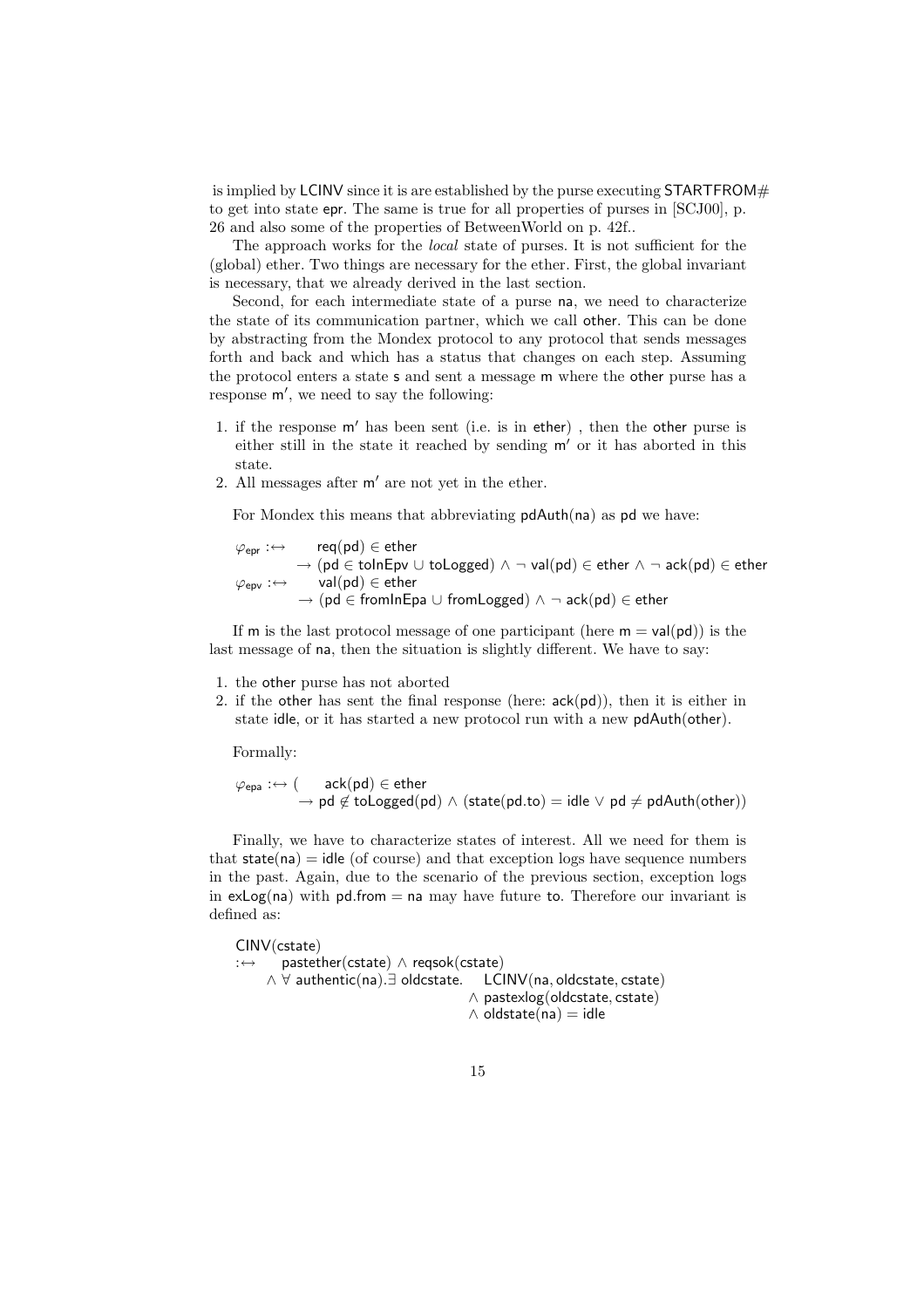where

pastexlog(oldcstate, cstate) : $\leftrightarrow \forall$  pd. (pd  $\in$  from Logged  $\rightarrow$  pd. from no  $\lt$  oldnext Seq No(pd. from))  $\wedge$  ( pd  $\in$  to Logged  $pd$ .fromno  $<$  oldnextSeqNo(pd.from)  $\land$  pd.tono < oldnextSeqNo(pd.to))

Note that it is not necessary to prove  $\text{pd}$ . From  $\neq$  pd.to for exception logs as in the original invariant.

To verify that  $CINV$  is a global invariant for  $CSTEP#$  we again reduce this property to lemmas about the local invariant. In this case we need two lemmas: one for the case where the purse na of the local invariant is the same as the receiver of the message, and one where it is different. Both lemmas need the local invariant for na and its communication partner other:

LCINV(na, oldcstate, cstate) ∧ pastexlog(oldcstate, cstate) ∧ LCINV(other, oldcstate′ , cstate) ∧ pastexlog(oldcstate′ , cstate) ∧ pastether(cstate) ∧ reqsok(cstate) ∧ msg ∈ ether  $\wedge$  authentic(receiver)  $\wedge$  oldstate(na) = idle  $\wedge$  na = receiver  $\rightarrow$   $\langle$ LCSTEP $\#$ (msg, receiver, fail?; oldcstate) $\rangle$  $\langle$  if state(receiver) = idle then oldcstate := cstate $\rangle$  $($  LCINV(na, oldcstate, cstate)  $\land$  pastexlog(oldcstate, cstate)  $\land$  pastether(cstate)  $\land$  regsok(cstate)  $\land$  oldstate(na) = idle) (4) LCINV(na, oldcstate, cstate) ∧ pastexlog(oldcstate, cstate) ∧ LCINV(other, oldcstate′ , cstate) ∧ pastexlog(oldcstate′ , cstate) ∧ pastether(cstate) ∧ reqsok(cstate) ∧ msg ∈ ether  $\wedge$  authentic(receiver)  $\wedge$  oldstate(na) = idle  $\wedge$  na  $\neq$  receiver (5)

 $\rightarrow$   $\langle$ LCSTEP $\#$ (msg, receiver, fail?; oldcstate))

LCINV(na, oldcstate, cstate)  $\land$  pastexlog(oldcstate, cstate)

The first lemma now explicitly states, that oldcstate must be changed iff the step of receiver leads to idle state. Note also that the two purses na and other have started their protocol run in (potentially) different states oldcstate and oldcstate′ . The lemmas have one level of quantification hidden in the definitions of pastether, pastexlog and reqsok. We cope with this level of quantification by using the simple heuristic that after symbolic execution of the ASM rules unfolds the definitions and instantiates the resulting quantifier with identity (i.e. to prove  $\varphi$ (pd) in the postcondition, we need the precondition exactly for this same pd).

The proofs are nearly fully automatic: two interactions are needed for lemma (4), one for a case split that is not found automatically and one to unfold reqsok in the one place where it is needed. The second lemma (5)needs one interaction to distinguish the four cases of  $state(na)$  right at the start, and two interactions for case splits.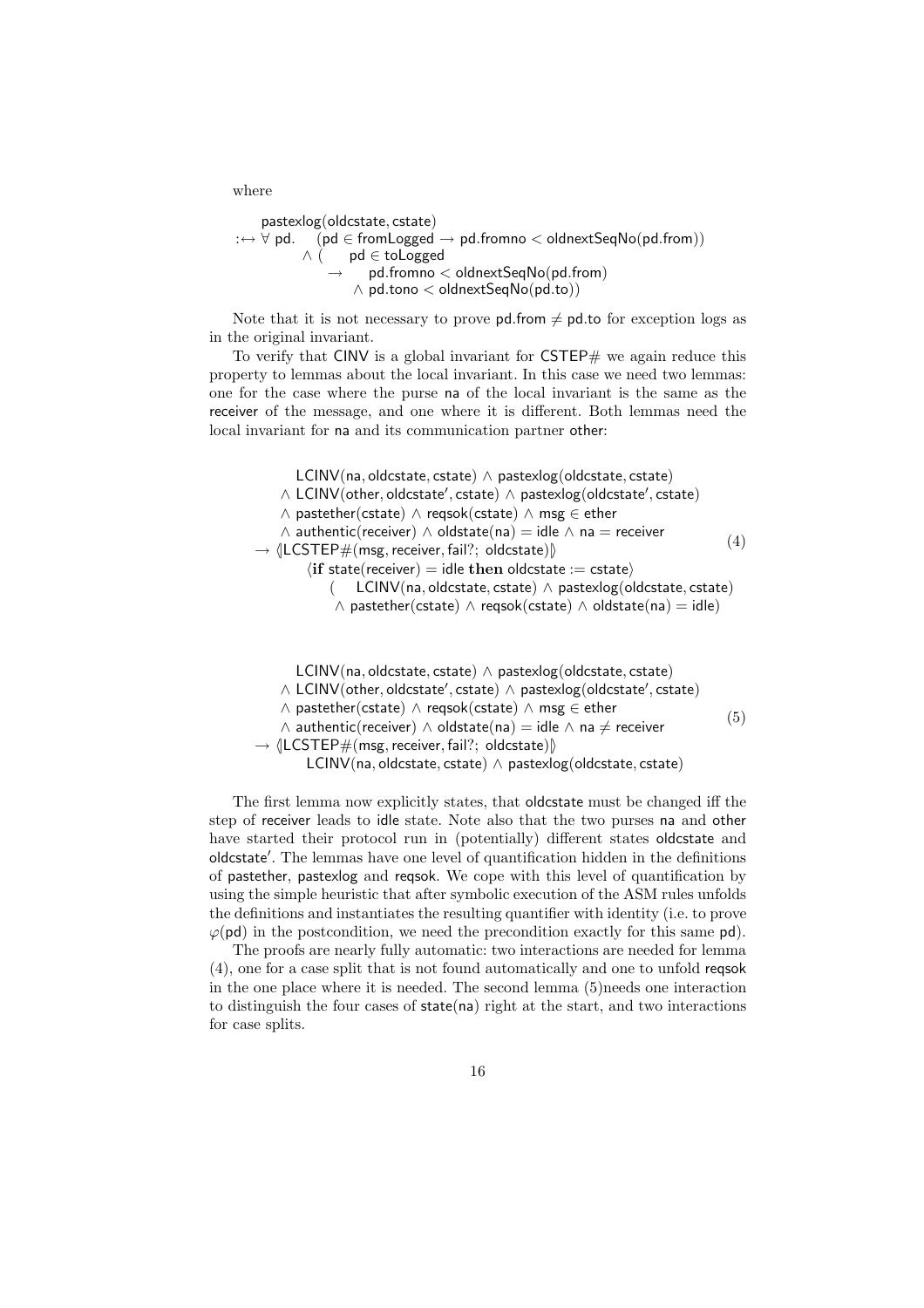Compared to the original proof, which had 447 steps proofs are much bigger: the first lemma has 698 steps, the second 2233. The increase of proof size stems from the finer granularity of symbolic execution, which dominates these proofs: symbolic execution counts each step individually, while purely algebraic reasoning used predominantly in the original proof, applies an arbitrary number of rewrite rules in one step. On the other hand, the original proof was much more complex: it had 71 interactions, since each of the 20 properties of the original invariant is a quantified formula, and their invariance proof is heavily interrelated: each case needs other preconditions to prove a certain property invariant, as can be seen from the informal proofs in [SCJ00] as well. Therefore the quantifiers had to be instantiated interactively. Even, when adding the 19 interactions for lifting the two local lemmas to the invariance theorem (118 steps) this is still a significant improvement.

Working out the proof, once the right aproach was found, took around 2 weeks. The main effort here was to find the right approach to solve the problem. Several weeks were spent trying to find out, why purely local invariants always failed to work and to figure out the worst-case scenario of the previous section. Summarizing, to work out the full case study using ASM refinement required about 2 person months of work.

Full proofs can be found again in the Web presentation [KIVb]: specification CINV contains the main invariance theorem CINV-lem, together with the two lemmas (4) and (5) named CINV-receiver-lem and CINV-not-receiver-lem. Specification CINV-props defines the rewrite rules for CINV used to close the premises of the simulation proofs.

#### 6 Related Work

Prior to our work [BJPS06] showed that it is possible to define a forward simulation for the Mondex scenario restricted to exactly one from and one to purse. This work also suggested using generalized forward simulations. Although the complexity of interleaving protocol runs is absent in this scenario, and some of the reasoning of the paper is informal, this work was rather influential for ours. It is interesting to see, that our forward simulation when restricted to the scenario with two purses differs slightly from theirs: While in ours a transition from epr to epa implements  $TRANSFERFAIL#$ , when the to purse has already logged, in their refinement it implements skip and the failed transfer only happens for the subsequent  $ABORT \#$ . We think our solution is more natural since this money is already definitely lost<sup>8</sup>. Their solution can be derived using our approach, but is more complex, since it would require to execute  $\textsf{TRANSFERFAIL}\#$  backwards for definitely lost money in the simulation (to recover this money).

Parallel to our work in [SGHR06] several other groups have successfully formalized and verified the Mondex case study. Their results will all be published in [CJ07]<sup>9</sup>: [TR06] demonstrates that Alloy and bounded model checking can find

<sup>&</sup>lt;sup>8</sup> this is the set definitelylost as defined in the original case study [SCJ00].

 $9$  many of the results can already be found as talks at the Mondex workshop [Mo0].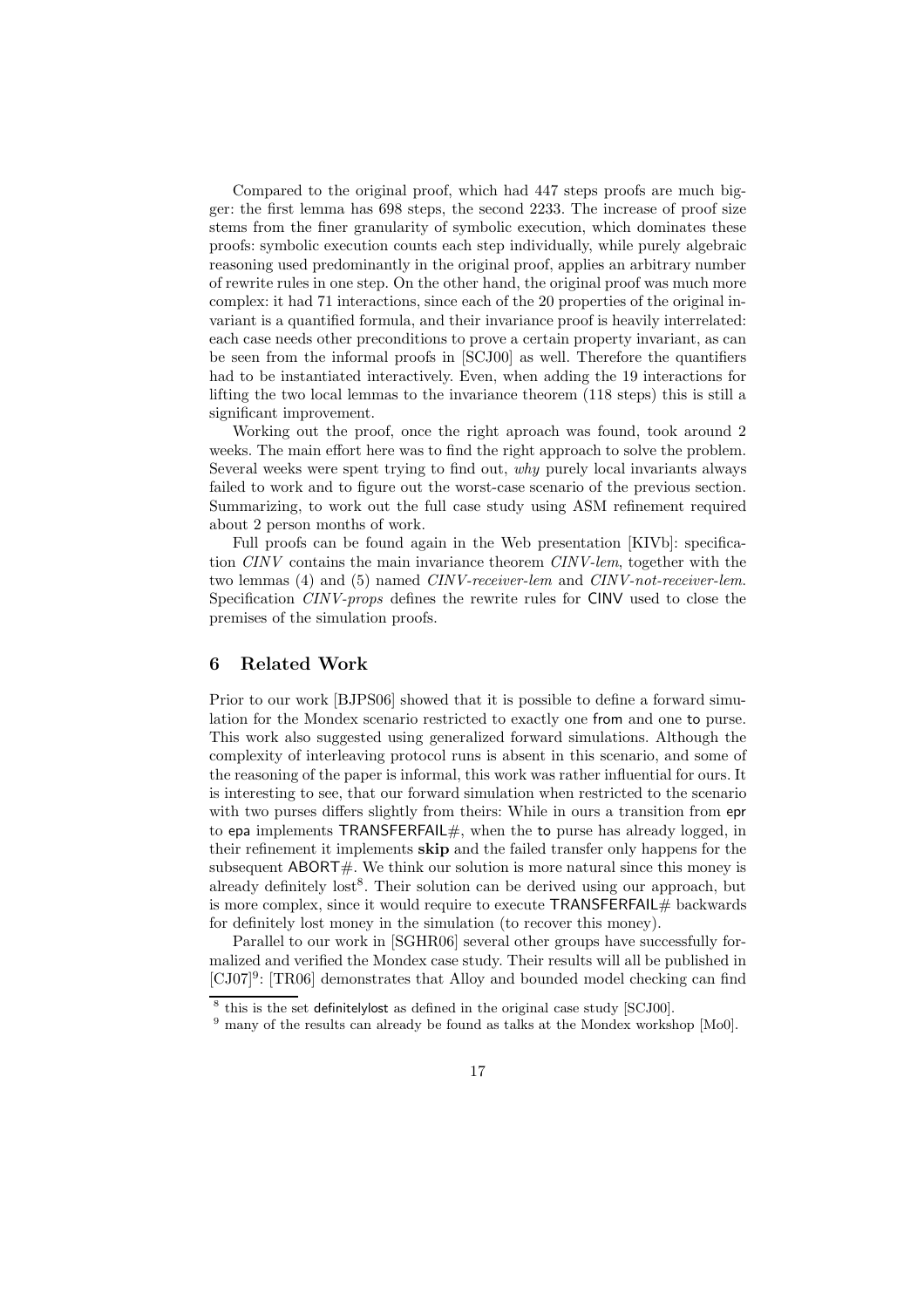all the problems we found and one more in the proof structure we did not use. The RAISE development in [HGS06] shows an interesting alternative to develop the protocol: it starts with a send and receive instead of a transfer operation (our  $ASTEP#$ ). The case study develops the communication protocol with two refinements using a variant of forward simulation. This development has a rather well structured invariant, and many of the formulas used in this development are quite close to the ones we use (e.g.  $\varphi_{epv}$  can be found in this case study). There are also differences: the formalism used is purely algebraic, and many properties are defined for intermediate states. Nevertheless proving the Mondex refinement in two steps, one that splits money transfer into send and receive, and another that develops the protocol could be an improvement for our development too.

The idea of splitting the refinement into smaller steps is taken to its extreme by Michael Butler's group: their development splits the original development into 9 very small refinements that could be verified in very short time and with very good automation using the B4free tool.

A large part of the proof of the Mondex refinement has also been done by David Crocker using the resolution based prover Perfect Developer.

[JW06] use the original Z specification and also the original proofs within the Z-Eves tool. By avoiding any translation into another formalism, their approach found a lot of small problems, that no one else could find.

Our idea of using local invariants is a common idea in ASM refinement, it is used e.g. as the core idea in [BM96], which verifies a refinements from sequential to pipelined execution instruction of instructions of the DLX processor using localized invariants for each pipeline stage. The idea is also not specific to ASM refinement, it can be found in other refinement notions, e.g. in work that relates promotion in Z specifications and data refinement (see [DB01] for an overview).

Our use of states of interest on the other hand seems rather particular to ASM refinement. It was used informally in [BR95] for the compilation of Prolog to WAM, in our formal proofs to verify them [SA98] and was a key notion in the formalization of ASM refinement [Sch01]. The term states of interest itself was coined in [Bör03]. The only related refinement notion outside of ASM refinement we are aware of is coupled refinement [DW03] which uses past states of interest (as shown in [Sch05]).

For invariants the idea is closely related to old ideas of using invariants that "sometimes" instead of "always" hold [Bur74], that we used in KIV for a long time [HRS89].

Recently states of interest were also used in [HGRS06], [Han06] to analyze security protocols. The idea is to focus on states after all possible attacks have been tried.

#### 7 Conclusion

In this paper we have shown how techniques of ASM refinement, namely focusing on states of interest and defining local invariants can be used to systematically define a simulation and an invariant for the Mondex refinement.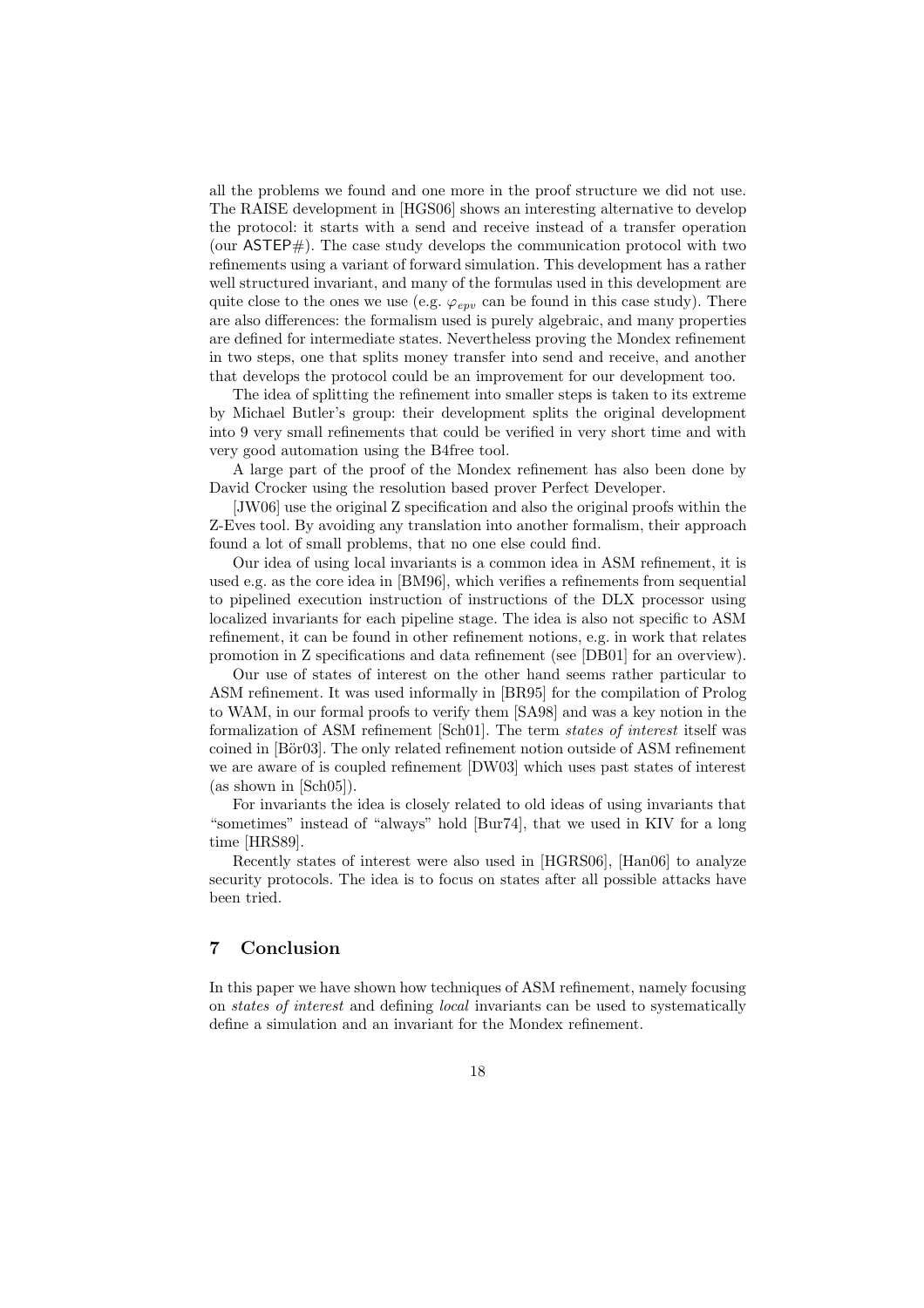Our technique has resulted in a simple forward simulation for the Mondex case study, that can be verified with a very high degree of automation.

The systematic definition of an invariant has led us to discover a weakness of the protocol with respect to denial of service attack. It should be debated, whether the weakness is serious enough to change the protocol as suggested.

Although this largely remains future work, we hope that the techniques we used are also applicable for a wider range of security protocols. A first result in this direction is that they can be used in security proofs on an abstract cryptography level [HGRS06].

Our work is part of the more ambitious goal to develop verified JavaCard code for Mondex: a refinement of the communication protocol to a protocol using abstract cryptography has been verified and will be described in our contribution to [CJ07], and we are currently working on a refinement to Java Code.

#### References

- [BJPS06] R. Banach, C. Jeske, M. Poppleton, and S. Stepney. Retrenching the purse: The balance enquiry quandary, and generalised and (1,1) forward refinements. Fundamenta Informaticae 77, 2006.
- [BM96] E. Börger and S. Mazzanti. A Practical Method for Rigorously Controllable Hardware Design. In J.P. Bowen, M.B. Hinchey, and D. Till, editors, ZUM'97: The Z Formal Specification Notation, volume 1212 of LNCS, pages 151–187. Springer, 1996.
- [Bör03] E. Börger. The ASM Refinement Method. Formal Aspects of Computing, 15 (1–2):237–257, November 2003.
- [BR95] E. Börger and D. Rosenzweig. The WAM—definition and compiler correctness. In C. Beierle and L. Plümer, editors, Logic Programming: Formal Methods and Practical Applications, Studies in Computer Science and Artificial Intelligence 11, pages 20–90. North-Holland, Amsterdam, 1995.
- [BS03] Egon Börger and Robert F. Stärk. Abstract State Machines—A Method for High-Level System Design and Analysis. Springer-Verlag, 2003.
- [Bur74] R. M. Burstall. Program proving as hand simulation with a little induction. Information processing 74, pages 309–312, 1974.<br>UK ITSEC Certification Body. UK ITSEC SCHEME CERTIFI-
- [CB99] UK ITSEC Certification Body. CATION REPORT No. P129 MONDEX Purse. Technical report, UK IT Security Evaluation and Certification Scheme, 1999. URL: http://www.cesg.gov.uk/site/iacs/itsec/media/certreps/CRP129.pdf.
- [CJ07] J. Woodcock C. Jones, editor. (no title yet). Formal Aspects of Computing, 2007. (Journal, to be published).
- [CSW02] D. Cooper, S. Stepney, and J. Woodcock. Derivation of Z Refinement Proof Rules: forwards and backwards rules incorporating input/output refinement. Technical Report YCS-2002-347, University of York, 2002. URL: http://www-users.cs.york.ac.uk/∼susan/bib/ss/z/zrules.htm.
- [DB01] J. Derrick and E. Boiten. Refinement in Z and in Object-Z : Foundations and Advanced Applications. FACIT. Springer, 2001.
- [DW03] J. Derrick and H. Wehrheim. Using Coupled Simulations in Non-atomic Refinement. In D. Bert, J. Bowen, S. King, and M. Walden, editors, ZB 2003: Formal Specification and Development in Z and B, volume 2651, pages 127–147. Springer LNCS, 2003.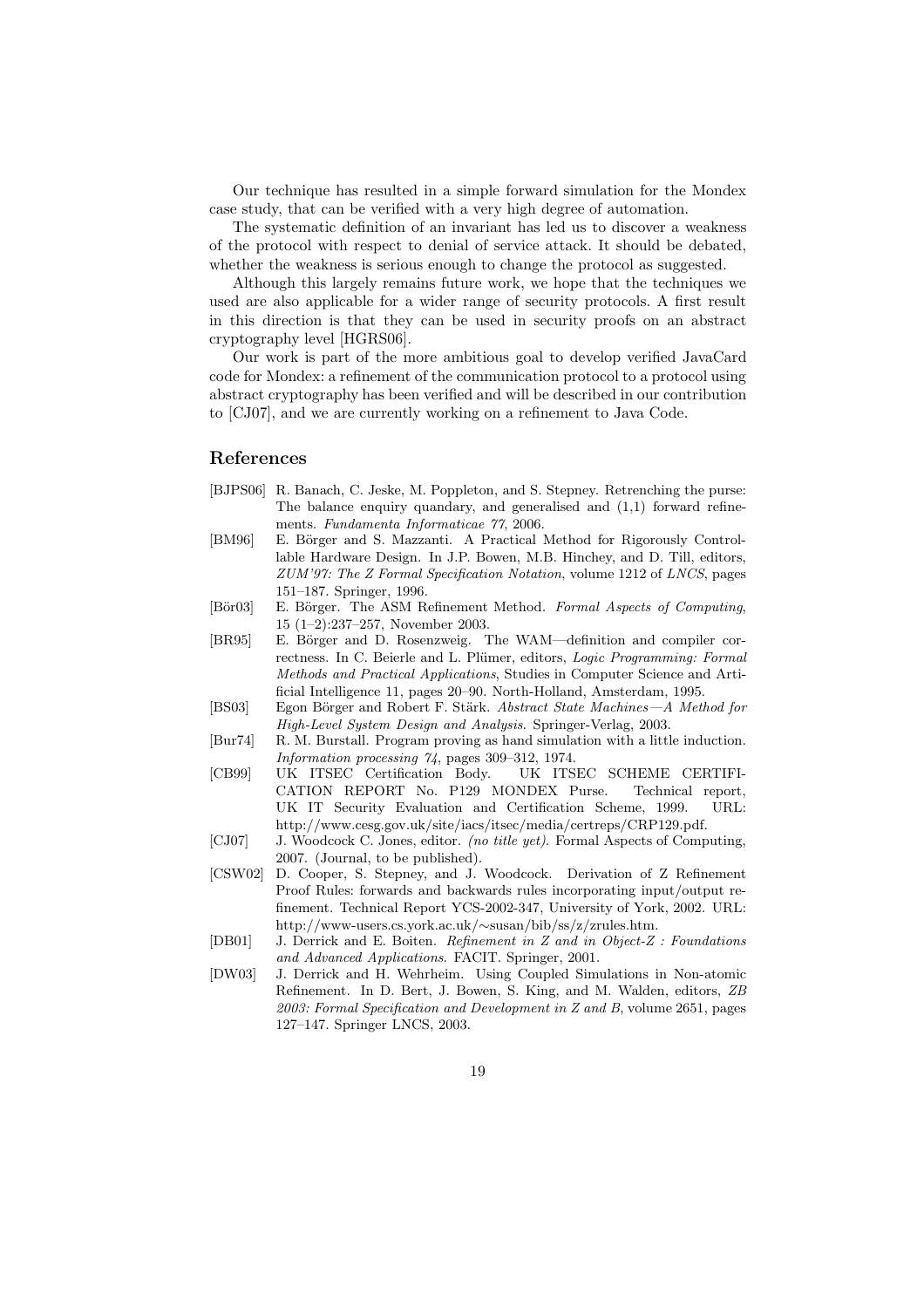- [Gur95] Yuri Gurevich. Evolving algebras 1993: Lipari guide. In E. Börger, editor, Specification and Validation Methods, pages  $9 - 36$ . Oxford Univ. Press, 1995.
- [Han06] Dominik Haneberg. Sicherheit von Smart Card Anwendungen. PhD thesis, University of Augsburg, Augsburg, Germany, 2006. (in German).
- [HGRS06] D. Haneberg, H. Grandy, W. Reif, and G. Schellhorn. Verifying Smart Card Applications: An ASM Approach. Technical Report 2006-08, Universität Augsburg, 2006.
- [HGS06] A. E. Haxthausen, C. George, and M. Schütz. Specification and Proof of the Mondex Electronic Purse. In M. Reed C. Xin, Z. Liu, editor, Proceedings of 1st Asian Working Conference on Verified Software, AWCVS'06, UNU-IIST Reports 348, Macau, Nov. 2006.
- [HRS89] Maritta Heisel, Wolfgang Reif, and Werner Stephan. A Dynamic Logic for Program Verification. In A. Meyer and M. Taitslin, editors, Logical Foundations of Computer Science, LNCS 363, pages 134–145, Berlin, 1989. Logic at Botik, Pereslavl-Zalessky, Russia, Springer.
- [JW06] L. Freitas J. Woodcock. Z/eves and the mondex electronic purse. In A. Cerone K. Barkaoui, A. Cavalcanti, editor, Theoretical Aspects of Computing - ICTAC 2006, Third International Colloquium, LNCS 4281, pages 14 – 34, Tunis, 2006. Springer.
- [KIVa] Web presentation of the mondex case study in KIV. URL: http://www.informatik.uni-augsburg.de/swt/projects/mondex.html.
- [KIVb] Web presentation of the asm refinement for mondex in KIV. URL: http://www.informatik.uni-augsburg.de/swt/projects/mondex-ASM.html.
- [MCI] MasterCard International Inc. Mondex. URL: http://www.mondex.com.
- [Mo0] Talks of the third mondex workshop in york, 5.-6. october 2006. URL: http://www.gc6.clrc.ac.uk/gc6wiki/ThirdMondexWorkshopAgenda.
- [Pau98] L. C. Paulson. The Inductive Approach to Verifying Cryptographic Protocols. J. Computer Security, 6:85–128, 1998.
- [RSSB98] Wolfgang Reif, Gerhard Schellhorn, Kurt Stenzel, and Michael Balser. Structured specifications and interactive proofs with KIV. In W. Bibel and P. Schmitt, editors, Automated Deduction—A Basis for Applications, volume II: Systems and Implementation Techniques, chapter 1: Interactive Theorem Proving, pages 13 – 39. Kluwer Academic Publishers, Dordrecht, 1998.
- [SA98] Gerhard Schellhorn and Wolfgang Ahrendt. The WAM Case Study: Verifying Compiler Correctness for Prolog with KIV. In W. Bibel and P. Schmitt, editors, Automated Deduction—A Basis for Applications, pages 165 – 194. Kluwer Academic Publishers, Dordrecht, 1998.
- [Sch01] G. Schellhorn. Verification of ASM Refinements Using Generalized Forward Simulation. Journal of Universal Computer Science (J.UCS), 7(11):952–979, 2001. URL: http://hyperg.iicm.tu-graz.ac.at/jucs/.
- [Sch05] G. Schellhorn. ASM Refinement and Generalizations of Forward Simulation in Data Refinement: A Comparison. Journal of Theoretical Computer Science, vol. 336, no. 2-3:403–435, May 2005.
- [SCJ00] S. Stepney, D. Cooper, and Woodcock J. AN ELECTRONIC PURSE Specification, Refinement, and Proof. Technical monograph PRG-126, Oxford University Computing Laboratory, July 2000. URL: http://wwwusers.cs.york.ac.uk/∼susan/bib/ss/z/monog.htm.
- [SGHR06] Gerhard Schellhorn, Holger Grandy, Dominik Haneberg, and Wolfgang Reif. The Mondex Challenge: Machine Checked Proofs for an Electronic Purse.